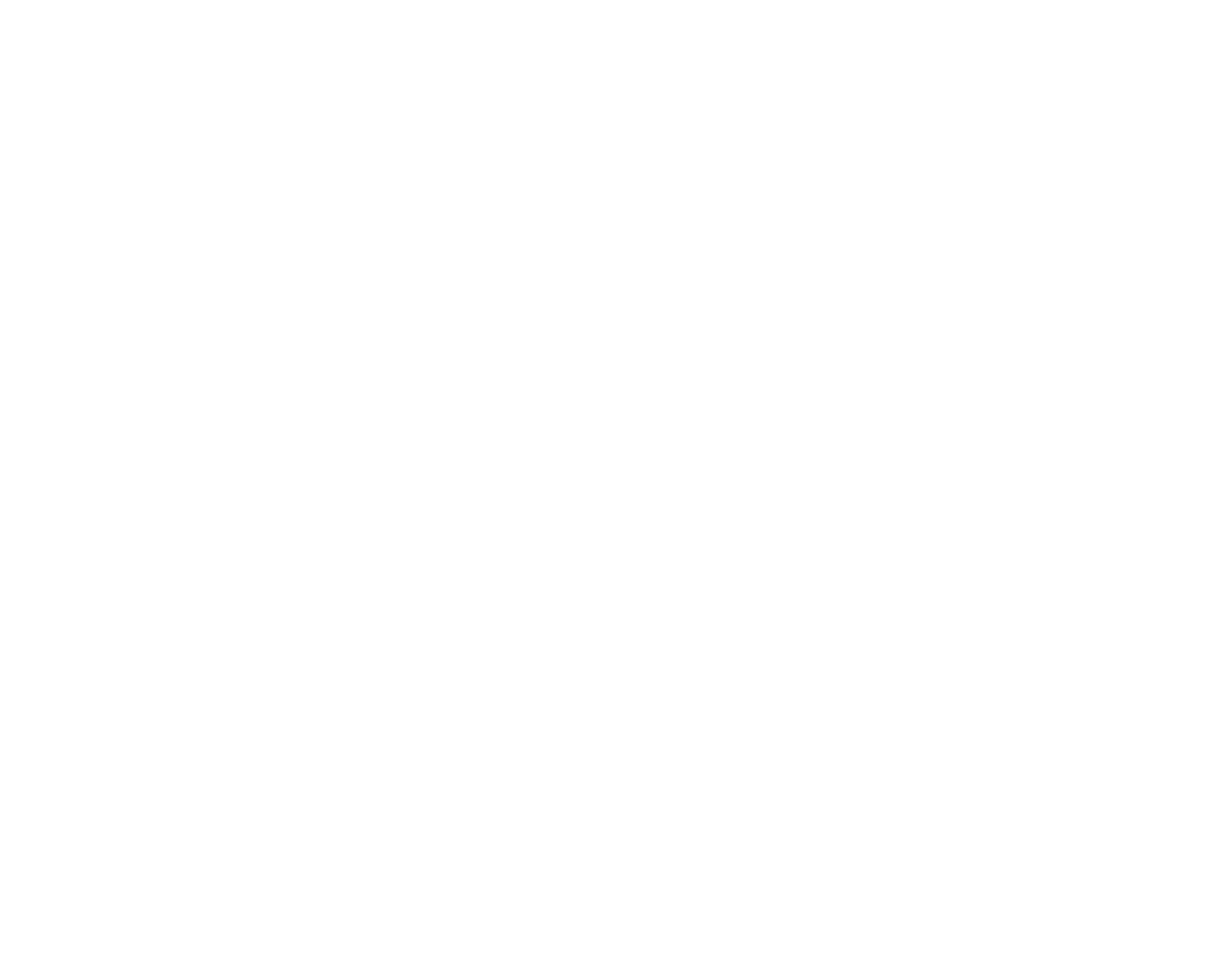# **Contents**

|                                                                   | 5  |
|-------------------------------------------------------------------|----|
| The Wind and the Whirlwind. By Wilfrid Scawen Blunt.              | 10 |
| "The Public Be Damned!"                                           | 26 |
| Liberty and Wealth. $\dots \dots \dots \dots \dots \dots$         | 27 |
| IV. New Harmony: Darkness - Dawn.                                 | 27 |
| Proprietors Needlessly Alarmed.                                   | 33 |
| Fourth of July. $\dots \dots \dots \dots \dots \dots \dots \dots$ | 34 |
| Then and Now:                                                     |    |
| or, The Travels Through Time Of Miss                              |    |
| Josephine D'aujourd'hui                                           |    |
| As Told By Herself.                                               | 36 |
|                                                                   | 36 |
| What's To Be Done?                                                |    |
| A Romance. By N. G. Tchernychewsky.                               | 39 |
| Chapter Second. The First Love and Legal Mar-                     |    |
|                                                                   | 39 |
|                                                                   |    |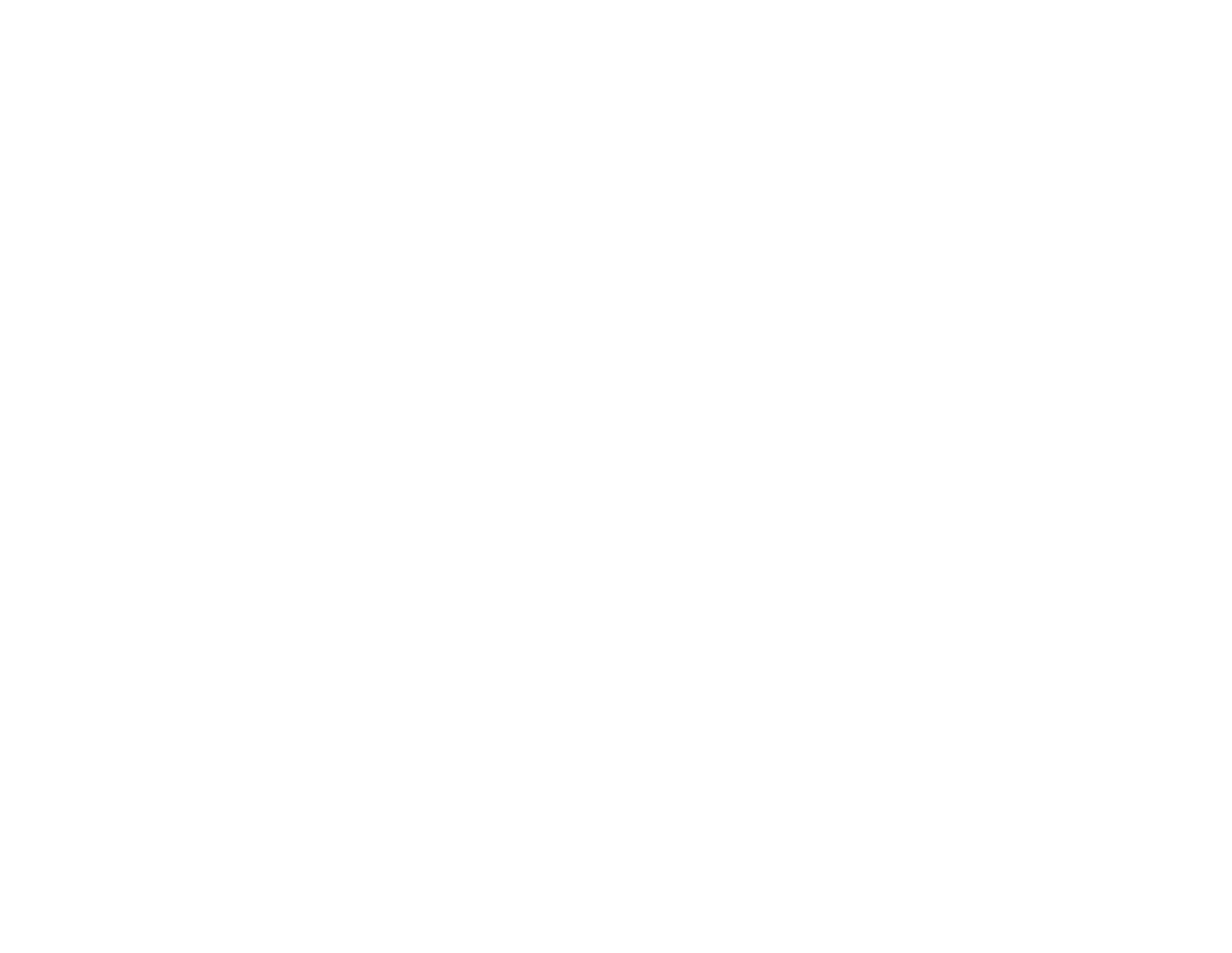Before he entered the Academy of Medicine he was well supported by his father, a small *bourgeois* of Riazan, who lived well enough for his station: that is, his family had stchi<sup>2</sup> on Sundays and meat and tea every day.

To maintain his son in college, starting at the age of fifteen, was difficult for the elder Lopoukhoff; his son had to aid him by giving lessons. If it was difficult in a provincial college, it was much more so in the St. Petersburg Academy of Medicine

Lopoukhoff received, nevertheless, during the first two years, thirty-five roubles per year, and he earned almost as much more as a copyist in one of the quarters of the district of Wyborg without being an office-holder.

If he suffered still, it was his own fault.

He had been offered maintenance by the crown; but then had gotten into I know not what quarrel, which cost him a tolerably stern reprimand and complete abandonment. In his third year his affairs began to take a better turn: the deputy head clerk of the police office offered him a chance to give lessons, and to these he added others, which for two years had given him at least the necessaries of life.

He and his friend Kirsanoff, a student like him, a laborer like him, occupied two adjacent rooms.

The two friends had early become accustomed to depending only on themselves; and in general they acted so much in concert that one meeting them separately would have taken them for men of the same character. But when one saw them together, it then became plain that, although both were very serious and very sincere, Lopoukhoff was a little more reserved, and his companion a little more open. For the present only Lopoukhoff is before us; Kirsanoff will appear much later.

[To be continued.]

"For always in thine eyes, O Liberty! Shines that high light whereby the world is saved;

And though thou slay us, we will trust in thee." John Hay.

#### **On Picket Duty.**

The delay in the appearance of this issue was unavoidable, the death of my father having suddenly called me from the city for a week. By the same cause the publication in pamphlet of "An Anarchist on Anarchy" is also delayed for a few days.

Lawyers are perpetually boasting that the law is the very acme of human wisdom, the ultimate achievement of pure reason. They know better. The law is the embodiment of all the unreason of which the mind of man is capable. A veteran Queen's counsel said the other day of the verdict against Bradlaugh: "It is illogical, but is legal." He should have said: "It is legal because it is illogical."

A pretty specimen of a political campaign the country has before it! One party nominates for president its strongest man, who is a rascal; the other nominates nearly its weakest, who is a nonentity; and between this knave and this nobody the workers of the country expect and are expected to choose the way of their salvation from the prevailing economic chaos. How long must such things be?

The Cooperative Publishing Company, of Princeton, Mass., has published, in a pamphlet of nearly fifty pages, a report of E. H. Heywood's defence made in April, 1883, in the United States Court in Boston, against Anthony Comstock's prosecution of him for mailing "Cupid's Yokes" and other alleged obscene literature. Judge Nelson's charge to the jury is printed with it. The interest attaching to both of these documents will grow as the years go on. The price of the pamphlet is twenty-five cents.

<sup>&</sup>lt;sup>2</sup> A soup peculiar to Russia.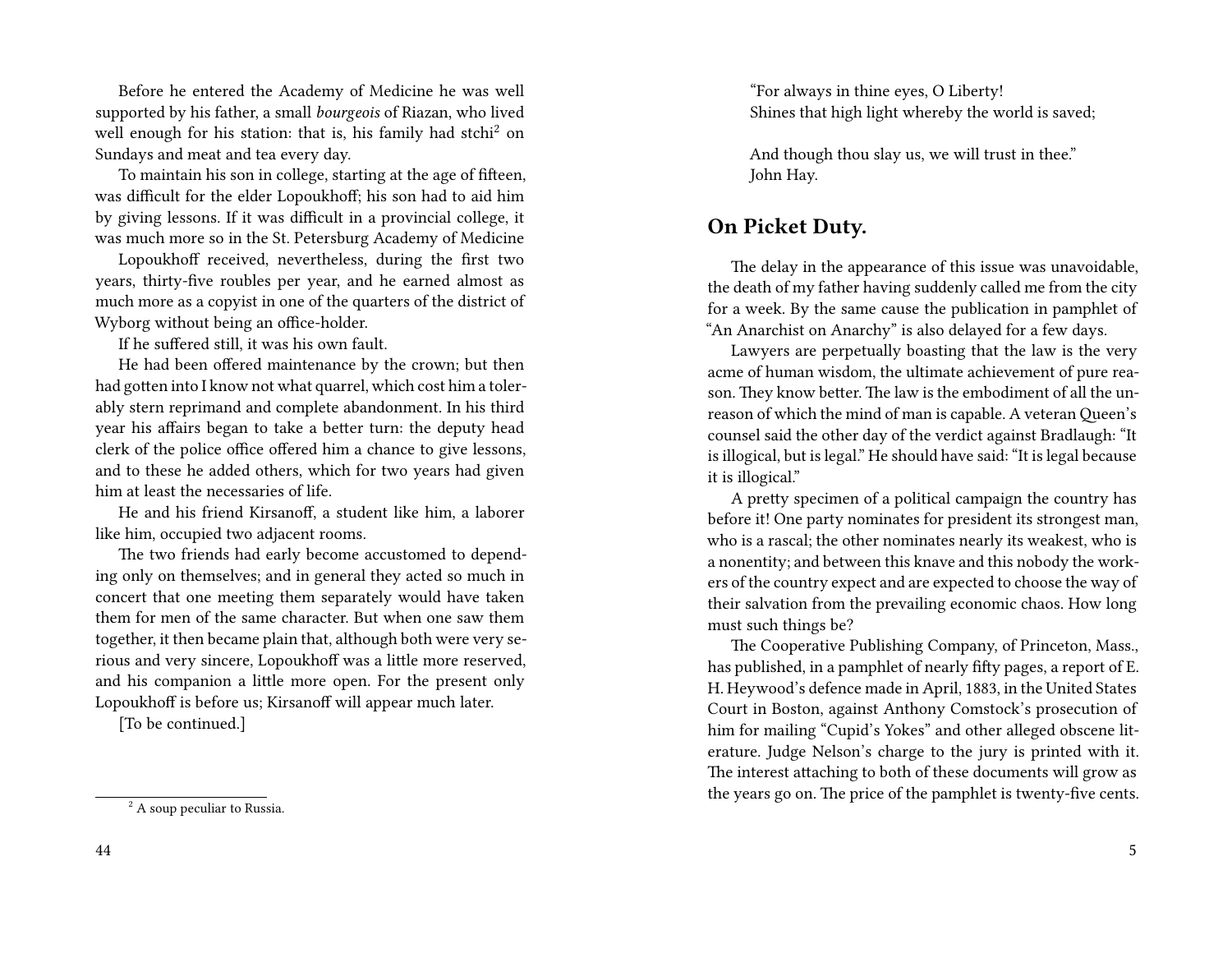If there is anything in which Christian England finds supreme satisfaction and cause for self-congratulation, it is in spreading the light of the blessed gospel among the benighted heathen. I am forcibly reminded of this by the statement of a traveller in India that the shops in Benares are full of little cast-iron gods, which were made in Birmingham for the Indian market. Birmingham also manufactures other resources of civilization, such as guns, swords, and bayonets, but I think the cast-iron deities the noblest work of Christian England in these days.

"The study of the faces of an American crowd on a holiday," says the Boston "Advertiser," "is anything but enlivening. It will be a positive gain for our civilization when this hard work-day aspect of it shall give place to a cheery geniality, and the faces of the people will afford the best index of such a beneficial change." Why not help bring about the beneficial change and make the much-desired "cheery geniality" possible? You never will banish the hard work-day aspect or make any gain for civilization whatsoever by playing a part in the game of political trickery.

I regret to announce the death of the "San Franciscan." The paper was started by Joseph Goodman and Arthur McEwen in the belief that a community which has protested against railroad robbery and land monopoly more loudly than any other would gladly support an absolutely independent journal in the battle for liberty. It cost them \$8,000 to discover that the merchants and business men of San Francisco are cowards, who deserve no sympathy in their slavery to Messrs. Huntington, Crocker, and Stanford. The "San Franciscan" did good work while it lived, thanks to the ability, sincerity, and radicalism of Mr. McEwen. It would have lived longer, perhaps, had the publishers ignored miscellaneous literature and printed a smaller paper devoted exclusively to the discussion of social problems and to literature of a radical tendency. I think the fate of the "San Franciscan" indicates that the days of eclectic journalism

We know, moreover, that this reserve was natural on Vérotchka's side; the degree of her intellectual development did not permit her to attempt to *conquer this unsociable savage, to subdue this bear.* Further, for the time being she had something else to think of; she was content to be left tranquil; she was like a bruised and weary traveller; or like an invalid who has stretched himself out to rest and does not dare to make a movement for fear of reviving his pains. Finally, it was not in accordance with her character to search for new acquaintances, especially among the young.

It was easy to see why Vérotchka should think thus. But what was he really? According to Fédia, a savage with head full of books and anatomical preparations,— all the things which make up the principal intellectual enjoyment of a good student of medicine. Or had Fédia slandered him?

#### **II.**

No, Fédia hail not slandered him; Lopoukhoff was actually a student with head full of books, and what books? The bibliographical researches of Maria Alexevna will tell us that in due time. Lopoukhof's head was also full of anatomical preparations, for he dreamed of a professorship. But, just as the information communicated by Fédia to Lopoukhoff concerning Vérotchka has given an imperfect knowledge of the young girl, there is reason to believe that the information imparted by the pupil as to his teacher needs to be completed.

In regard to his pecuniary situation Lopoukhoff belonged to that small minority of day students not maintained by the crown, who suffer, nevertheless, neither from hunger nor cold. How and whereby do the great majority of these students live? God knows, of course; to men it is a mystery. But it is not agreeable to think so much about people who die of hunger; therefore we will only indicate the period during which Lopoukhoff found himself also in this embarrassing situation, and which lasted three years.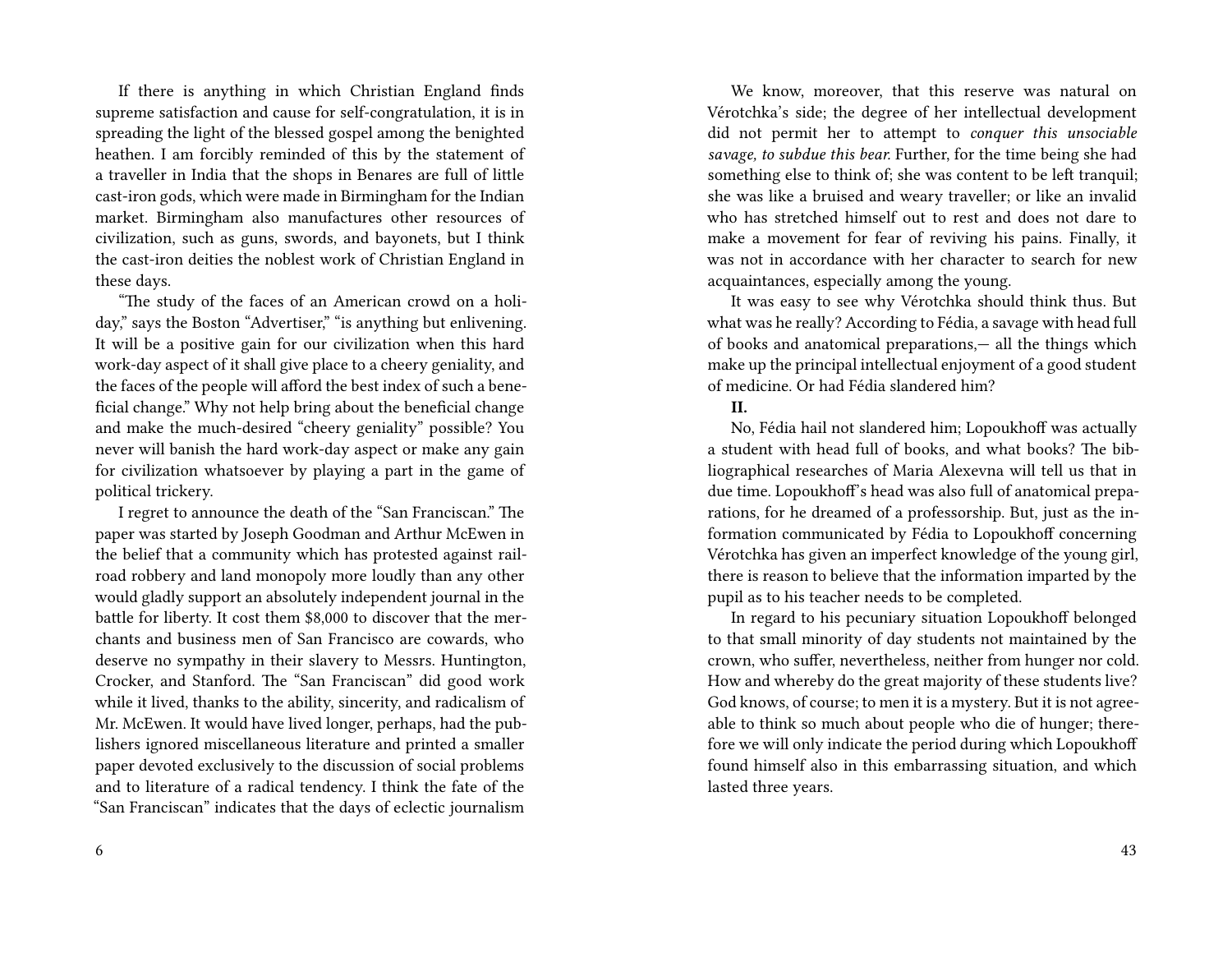house, and he answered: 'How does that concern me?' And I, my dear sister, replied: 'Why, everybody loves beauties,' and he said in return: 'All imbeciles love them,' and I said: 'And do you not love them, too?' And he answered me: 'I have not the time.' And I said to him, my dear sister: 'So you do not wish to make Vérotchka'a acquaintance?' 'I have many acquaintances without her,' he answered me."

Such was Fédia's account. And it was not the only one; he told others of the same sort, such as this:

"I told him to-day, my dear sister, that everybody looks at you when you pass, and he replied: 'So much the better.' I said to him: 'And do you not wish to see her?' He answered: 'There is time enough for that.'"

Or like this other:

"I told him, my dear sister, what pretty little hands you have, and he answered me: 'You are bound to babble, so be it; but have you no other subjects more interesting?'"

Willy nilly, the teacher had learned from Fédia all that he could tell him on the subject of "his dear sister;" he always stopped the little fellow whenever he began to babble about family affairs; but how prevent child of nine years from telling you everything, especially if he loves you more than he fears you. At the fifth word you may succeed in interrupting him, but it is already too late: children begin without, preface, directly, at the essential; and among the bits of information of all sorts upon family affairs, the teacher had heard such things as these:

"My sister has a wealthy suitor! But Mamma says that he is very stupid." "Mamma also pays court to the suitor; she says that my sister has trapped him very adroitly." "Mamma says: 'I am shrewd, but Vérotchka is even shrewder than I!' Mamma says also: 'We will show his mother the door.'" And so on. It was natural that, hearing such things about each other, the young people should not feel any desire to become more intimately acquainted.

are disappearing, and that special journalism is coming to the front here as in France. The people do not demand any longer that the pills of opinion shall be sugar-coated.

In attempted rebuke of Ingersoll's disposition to make sport of the Bible, Henry Ward Beecher recently said: "I would like to see the man who would bring down the cradle in which his children had been rocked and split it up for firewood and laugh to see it burn. What sort of a man would he be? When the child is gone and in some moment the mother finds in the drawer a little shoe that the child wore, she is bathed in tears, though the child has been dead for years and years; natural affection leads us to repeat the children's little broken language. The prattle becomes dear to us, and the little garments that would be absurd to put upon the grown man's back we hang up and look at as our children's heritage, as belonging to them." But this absurdity, Mr. Beecher, is just what the Christians are guilty of. Suppose the mother in question, instead of hanging up the garments of her child to cherish as mementos, should don them and parade the streets therein. Would she not cut a most ludicrous figure? And if her sanity were not questioned, would she not be rightly ridiculed? Yet you, Mr. Beecher, and your fellow-Christians, don the outgrown garments of a barbarian theology and persist in walking the streets at noonday; and then weep because infidels, clad in more modern garb, are forced to hold their sides with laughter. Put away your Bibles, read them in your closets as the childish prattle of your ancestors, and no smile of ours shall disturb your tender recollections.

General Butler, with his usual disregard for consistency and carelessness of human rights, introduced a resolution in the Democratic national convention at Chicago, favoring the establishment of labor tribunals for the settlement of disputes between capital and labor, with power to enforce their decrees. If such tribunals were established, what would be the result? Simply this: government would fix the wages of labor and the prices of its products. Thus we should have communism in a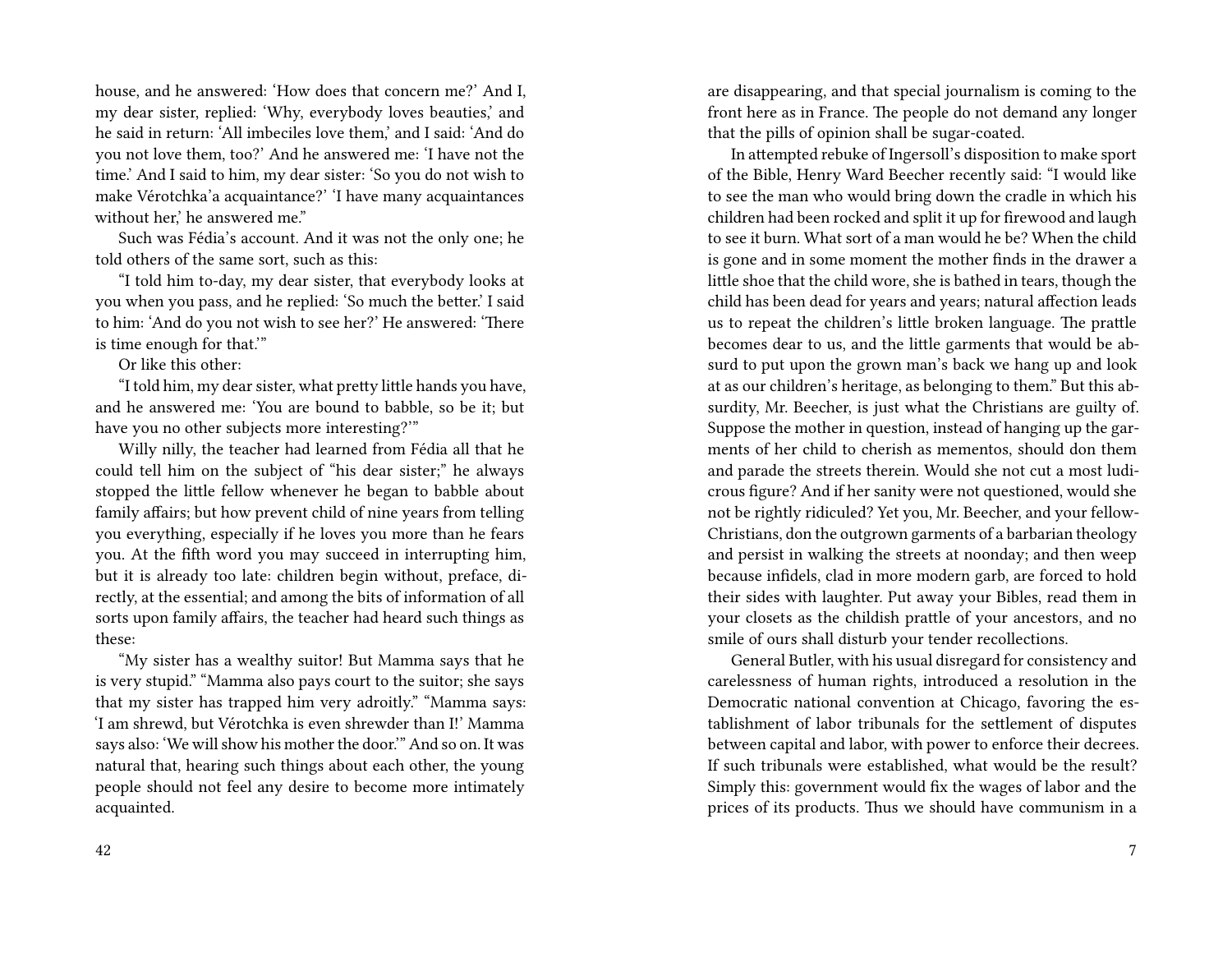most objectionable form. Could anything be more arbitrary, meddlesome, and unscientific? True, it may be said that government has already invested a few persons with privileges which enable them to control wages and prices. I not only admit this,— I assert it; and I publish Liberty in order to assert and reassert it as the most grievous wrong under which the people suffer. But between this and General Butler's plan I can see little or nothing for anybody but thieves to choose. It makes little difference who fixes wages and prices; the evil is that they are fixed at all outside and in violation of free contract made and voluntary choice exercised in a perfectly free market. By a free market I mean one in which there is no privilege or monopoly of any kind, and especially no monopoly of the issuance of currency. In such a market wages and prices will be fixed, not by human will or caprice, but by the natural laws of commerce and in accordance with the principle of equivalence in exchange, thus rendering General Butler's labor tribunals as destitute then of excuse in fact as they are now of foundation in right.

Liberty prints in this issue a great poem,— such a poem as is not written oftener than once in a decade. It is long, and occupies a great deal of valuable space, but it is well worth every line of it. I am obliged in consequence to print a much smaller instalment than usual of Tchernychewsky's story, in which nearly all of Liberty's readers are so highly interested. For this, however, amends will be made in succeeding issues. The poem in question appeared in England last year, and by its extraordinary merit won high praise even from such organs of the policy it assails as the "Pall Mall Gazette." It is the work of Wilfrid Scawen Blunt, a wealthy young Englishman, as I understand, who formed a great love for the Arabian horse and whose studies of that animal led him to spend much of his time in Egypt, where his interest gradually extended from Arabian horses to Arabian men, principally through his acquaintance with and admiration of their now exiled leader, Arabi Pasha. Finding the latter to be one of the heroes of the earth; unselfishly bent on

quired among his colleagues to find a tutor whose prices were low; they recommended a medical student named Lopoukhoff.

Lopoukhoff came five or six times to give lesions to his new pupil before he met Vérotchka. He stayed with Fédia at one end of the apartments, while she remained in her room at the other end. But as the examinations at the Medico-Surgical Academy were approaching and he had to study in the morning, he came to give his lessons in the evening. This time, on his arrival, he found the whole family at tea: the father and mother, Fédia, and an unknown person,— a young girl of large and beautiful figure, bronzed complexion, black hair, and black eyes.

Her hair was beautiful and thick; her eyes were beautiful, very beautiful indeed, and quite of a southern type, as if she came from Little Russia. One would have said even a Caucasian type rather; an admirable countenance, which had no fault beyond indicating an extreme coldness,— which is not a southern trait.

She seemed beaming with health; the redness of her cheeks was wholesome; there would be no need of so many doctors, were there many such constitutions as hers.

When she enters society, she will make an impression. But what is that to me? Much were Lopoukhof's reflections as he looked at her.

She, too, threw her eyes upon the teacher who had just entered. The student was no longer a youth; he was a man of a little above the average height, with hair of a deep chestnut color, regular and even handsome features, the whole relieved by a proud and fearless bearing. "He is not bad, and ought to be good; but he must be too serious." She did not add in her thought: "But what is that to me?" and for the very simple reason that it had not occurred to her that he could interest her. Besides, Fédia had said so much to her of his teacher that she could no longer hear him spoken of without impatience.

"He is very good, my dear sister; only he is not a talker. And I told him, my dear sister, that you were a beauty in our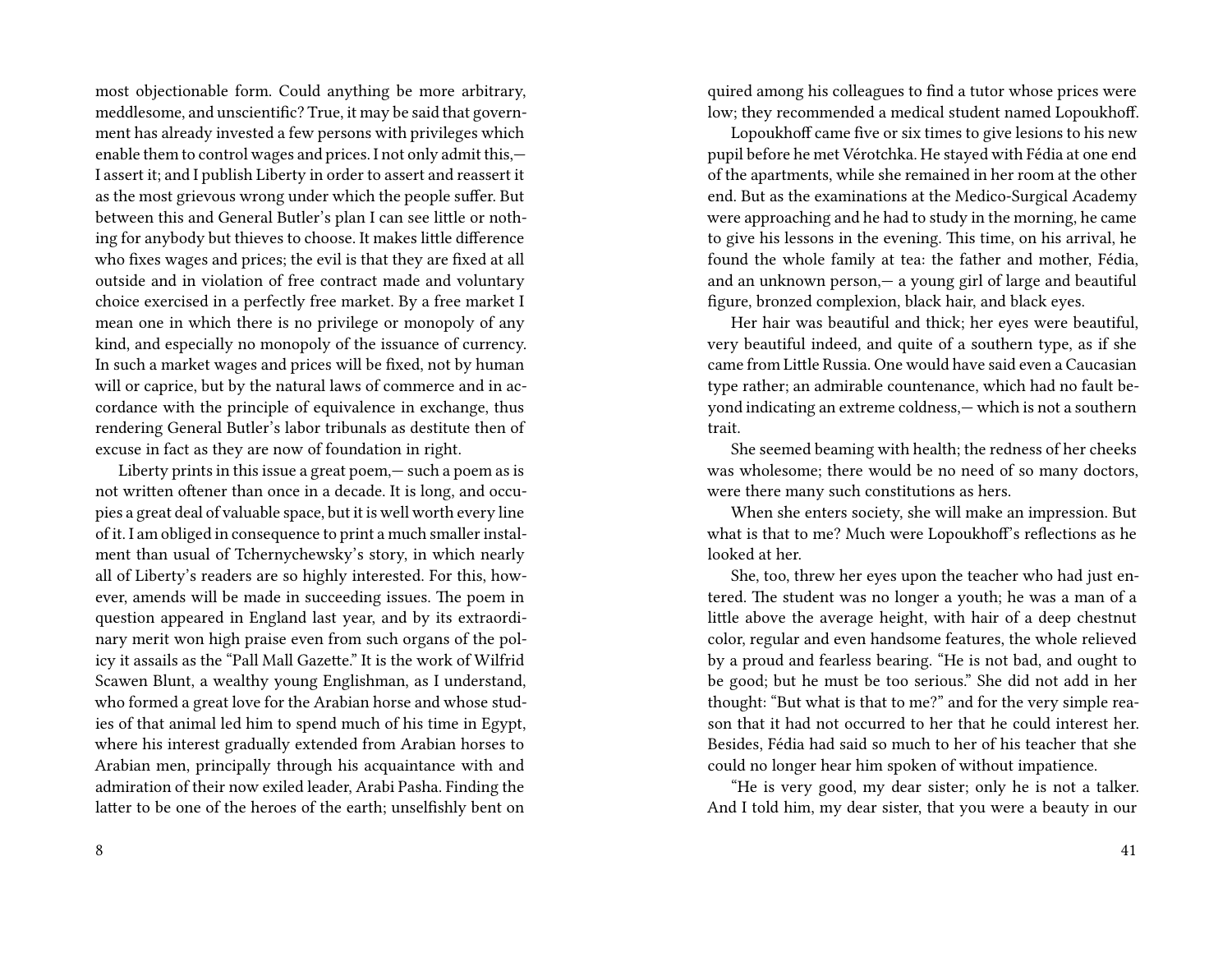to having him near her, always in a humble attitude, and after saying to herself that she was very unhappy in her family, and that this husband would be an improvement, she decided to take him.

She had to overcome a great deal of repugnance when she first learned what it was to give one's self without love; but, alter all, the husband was not a bad man, and in the long run one gets accustomed to everything; she became an ordinarily good woman,— that is, a person who, intrinsically good, had reconciled herself to triviality and accommodated herself to a vegetative life. That is what became of young girls formerly.

It was almost the same with young men, who themselves became as comfortable inhabitants of this world as stupidity, selfishness, and triviality could desire.

That is why so few really human men were to be found; of these the harvest was so small that the ears were not within speaking distance of each other.<sup>1</sup>

Now, one cannot live alone all his life without consuming himself by his own force truly human men wasted away and were submerged in material life.

In our day it is no longer the same; the number of these human beings grows continually, and from year to year the increase is perceptible. As a result they become acquainted with each other, and their number increases further on this account.

In time they will be the majority. In time, even, they will be the totality: then all will be well in the world.

Vérotchka in her individual life knew how to realize this ideal; and that is why (with her permission) I tell her story.

She, as I happen to know, is one of the first women whose life was thus ordered; now, beginnings are interesting to history. The first swallow is the dearest to dwellers in the North.

Let us return to Vera Pavlovna. The time came for preparing Vérotchka's little brother for college. Pavel Konstantinytch insecuring the rights and promoting the welfare of his follows, he became interested in his projects of reform, and was naturally highly indignant at their destruction by the English invasion of Egypt, which he did all he could to prevent. Facing in this, his influence, nevertheless, saved Arabi from execution and procured his exile instead to Colombo, where now he pays long visits to the Egyptian reformer. It was some time after the Egyptian defeat that he wrote this terrible poetical philippic, "The Wind and the Whirlwind," against the treacherous and cruel course of his native country towards her colonies. In it Gladstone is mercilessly pilloried for his betrayal of the cause which he had pretended to champion; the awakening of Egypt to the dawn of liberty and justice is glowingly pictured; the principles and purposes of Arabi are told in inspiring numbers, the fiery eloquence of which is seldom surpassed or equalled; the Khedive's baseness and corruption, and the treachery of England in using him as a tool for the oppression of his people and the filling of her purse, are denounced in figures that burn and metaphors that blister; the horrible bombardment of Alexandria and subsequent massacre of weak and defenceless Egyptians are branded as they deserve, and as only a poet can brand; the hypocrisy of the British Premier is likened to that of Pilate in one telling touch of art; England's career of crime is summed up in a terrific indictment, and a sentence passed upon her than which I have never seen in human language one more fearful or inexorable; and finally the poet becomes prophet as well as judge, and points courageously, confidently, and enthusiastically to the Orient as "the future of the world's sublime." And here I turn prophet also long enough to predict that this poem will be remembered in our literature for many centuries to come. It is with great joy that I place it before my readers. Soon I shall have it ready in pamphlet form and parchment covers, in the highest style of the printer's art and at a very low price.

 $<sup>1</sup>$  An old Russian saying.</sup>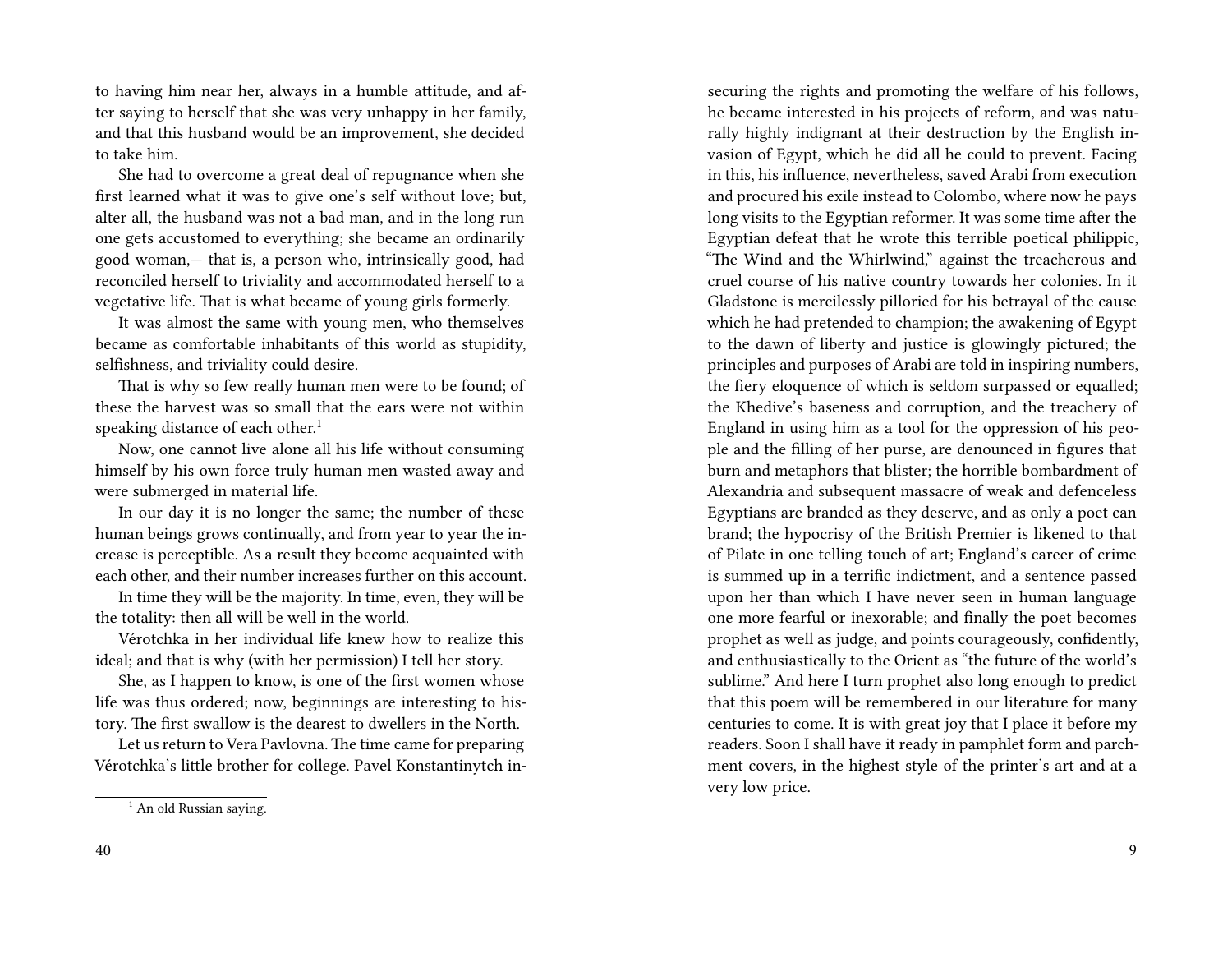### **The Wind and the Whirlwind. By Wilfrid Scawen Blunt.**

I have a thing to say. But how to say it? I have a cause to plead. But to what ears? How shall I move a world by lamentation — A world which heeded not a Nation's tears?

How shall I speak of justice to the aggressors,— Of right to Kings whose rights include all wrong,—

Of truth to Statecraft, true but in deceiving,— Of peace to Prelates, pity to the Strong?

Where shall I find a hearing? In high places? The voice of havoc drowns the voice of good. On the throne's steps? The elders of the nation Rise in their ranks and call aloud for blood.

Where? In the street? Alas for the world's reason!

Not Peers not Priests alone this deed have done. The clothes of those high Hebrews stoning Stephen

Were held by all of us, — ay every one.

Yet none the less I speak. Nay, here by Heaven This task at least a poet best may do,— To stand alone against the mighty many, To force a hearing for the weak and few.

Unthanked, unhonored,— yet a task of glory,— Not in his day, but in an age more wise, When those poor Chancellors have found their portion And lie forgotten in their dust of lies.

murder of czars and kings,— men who, I verily believe, were in league with the evil one when on earth and whose souls now suffer endless punishment,— if there is such. They were such as Bakounine, Kropotkine, and their terrible associates. I am afraid there must be something radically wrong about this world to-day, for all of its apparent happiness and prosperity, if it worships, as it appears to, the memory of such bad men.

I shall write again soon.

Josephine.

## **What's To Be Done? A Romance. By N. G. Tchernychewsky.**

Translated by Benj. R. Tucker. Continued from No. 45.

Here I might have invented a tragic climax; in reality there was none. I might have put everything into confusion to allure the reader. But, a friend of truth and an enemy of subterfuge, I warn my readers in advance that there will be no tragic climax and that the clouds will red away without lightning or thunder or tempest.

#### **Chapter Second. The First Love and Legal Marriage.**

#### **I.**

We know how in former times such situations were brought to an issue: an amiable young girl was in a worthless family; and they imposed upon her a lover, disagreeable and brutal, whom she did hot love. But constant association with his betrothed improved the wooer somewhat; he became an ordinary man, neither agreeable nor disagreeable; his obedience and gentleness were exemplary. After becoming accustomed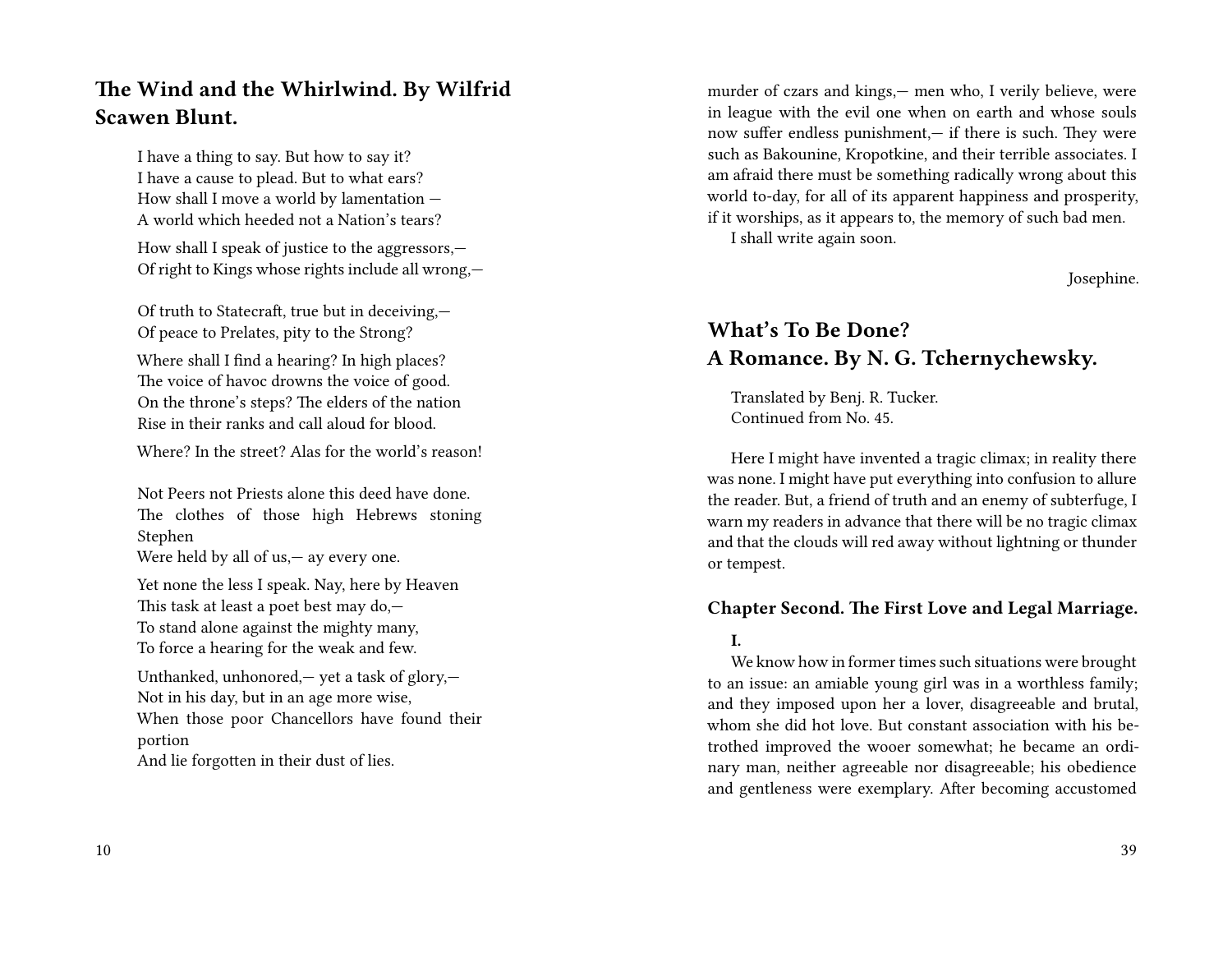The names of Bismarck, Gladstone, Blaine, Garfield, Edmunds, Henry Cabot Lodge, Jay Gould, Join Roach, Mr. Vanderbilt, James Russell Lowell, Alfred Tennyson, H. W. Longfellow, Henry Ward Beecher, and a hundred others, leaders in government, politics, literature, finance, science, art, and music, came into my mind, and I began to mention them. This very learned man with whom I was talking looked puzzled I remarked that I was merely rehearsing their names.

"Whose names?" asked ray acquaintance.

"Why, those of the leaders of the best thought and action of the nineteenth century!" said I, much surprised.

The man laughed, fairly roared with laughter, then apologized and looked serious.

"Some of those you have mentioned I have never heard of," said he. "The others I know to have been robbers, hypocritical thieves, charlatans, and narrow-minded men,— the dead weight that hold back the nineteenth century."

"Why," said I, "you don't mean that Mr. Lodge and Mr. Edmunds were anything of this kind."

"I am sure I don't know. They may both have been great and good men. We never heard of either of them."

I was thunderstruck for a moment, and before I could reply, the man  $-$  I really can't call him gentleman  $-$  continued:

"I presume Messrs. Lodge and Edmunds were political jugglers, either shallow or designing men, who hoodwinked the people and stepped into power over them through the votes of the people, who were so near sighted that they could not see the result of their own ballots. Politicians are forgotten, because the tribe has long since been cleared from the face of the earth. They could not exist long, you see, without governments.

"The names that we remember as the leaders of the best thought and action of the nineteenth century are"  $-$  and here he gave a long list, the most of which I never heard before. Those that I had heard made me shudder. They were names of Anarchists who plotted the destruction of kingdoms, the

And who shall say that this year's cause of freedom

Lost on the Nile has not as worthy proved Of poet's hymning as the cause which Milton Sang in his blindness or which Dante loved?

The fall of Guelph beneath the spears of Valois, Freedom betrayed, the Ghibelline restored, — Have we not seen it, we who caused this anguish,

Exile and fear, proscription and the sword?

Or shall God less avenge in their wild valley, Where they lie slaughtered, those poor sheep whose fold

In the grey twilight of our wrath we carried To serve the worshippers of stocks and gold?

This fails. That finds its hour. This lights. That falters.

Greece is stamped out beneath a Wolseley's heels.

Or Egypt is avenged of her long mourning, And hurls her Persians back to their own keels.

'Tis not alone the victor who is noble. 'Tis not alone the wise man who is wise. There is a voice of sorrow in all shouting, And shame pursues not only him who flies.

To fight and conquer  $-$  'tis the boast of heroes. To fight and  $fly - of this$  men do not speak. Yet shall there come a day when men shall tremble

Rather than do misdeeds upon the weak,—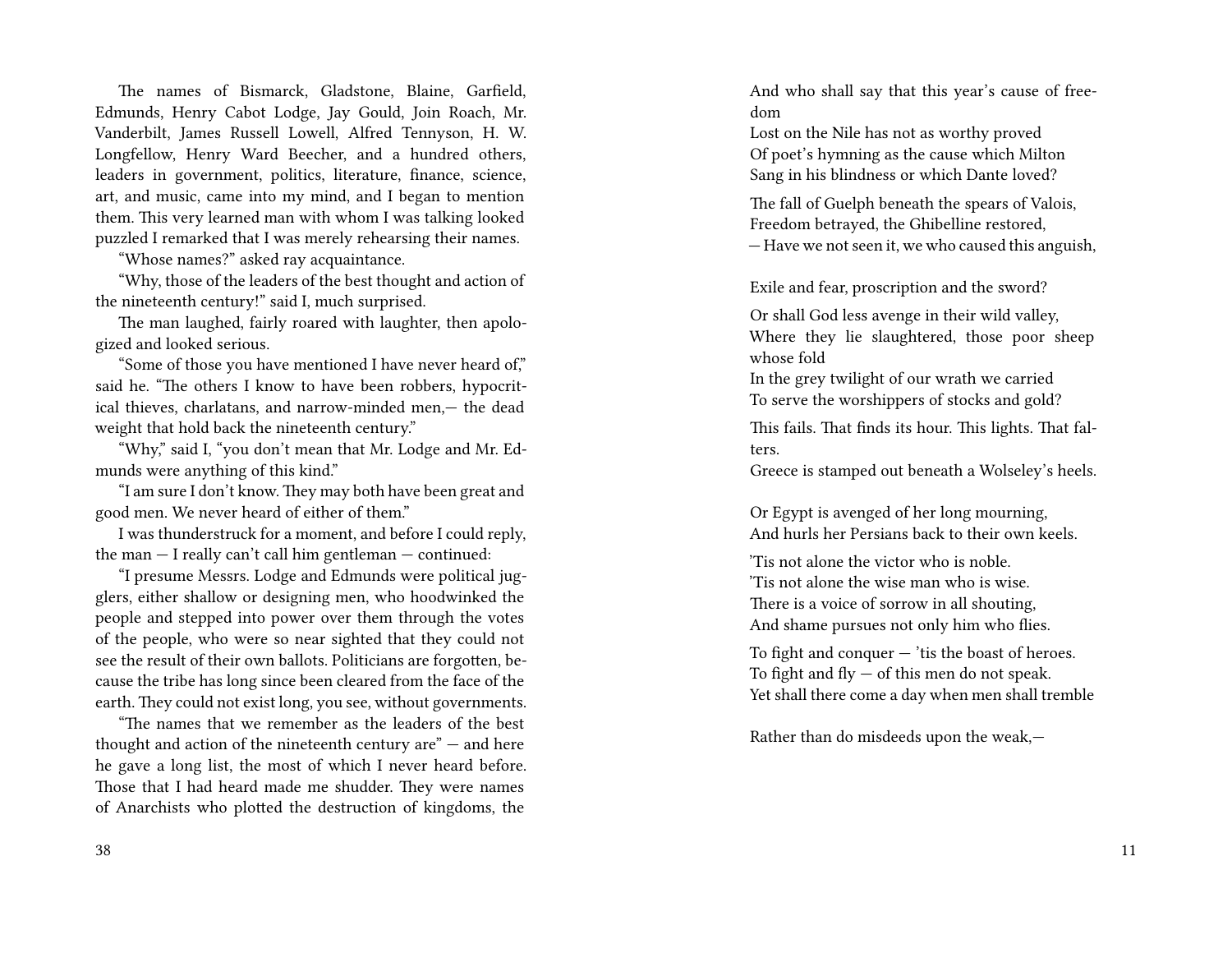— A day when statesmen baffled in their daring Shall rather fear to wield the sword in vain Than to give back their charge to a hurt nation, And own their frailties, and resign their reign,—

— A day of wrath when all fame shall remember Of this year's work shall be the fall of one Who, standing foremost in her paths of virtue, Bent a fool's knee at War's red altar stone,

And left all virtue beggared in his falling, A sign to England of new griefs to come, Her priest of peace who sold his creed tor glory And marched to carnage at the tuck of dram.

Therefore I fear not. Rather let this record Stand of the past, ere God's revenge shall chase From place to punishment His sad vicegerents Of power on Earth. — I fling it in their face.

I have a thing to say. But how to say it? Out of the East a twilight had been born. It was not day. Yet the long night was waning, And the spent nations watched it less forlorn.

Out of the silence of the joyless ages A voice had spoken, such as the first bird Speaks to the woods, before the morning wakens,—

And the World starting to its feet had heard.

Men hailed it as a prophecy. Its utterance Was in that tongue divine the Orient knew. It spoke of hope. Men hailed it as a brother's. It spoke of happiness. Men deemed it true.

There in the land of Death, where toil is cradled, That tearful Nile, unknown to Liberty, It spoke in passionate tones of human freedom, And of those rights of Man which cannot die,—

So many things to write about crowd into my mind all at once that I really can't tell where to begin. Such a world! Such a country! Such a city! Such a journey as I had, too, from Boston of 1884! A journey of two hundred miles, or even two hundred leagues, through space is a very ordinary thing, and we can conceive of a journey of two hundred millions of miles or leagues, but to travel two hundred years through time! It is inconceivable to humanity. I was lifted into the sky, and time sped by, working the most wonderful changes so rapidly that my eyes seemed blurred. Decades flew past like minutes. When two centuries had wrought upon the universe, I descended agrin into Boston.

You know, Louise, we have often wondered what changes two hundred years would bring, what kind of hats, dresses, and cloaks the women would wear, and whether women would have the right to vote. Louise, one of the most astonishing facts of the thousands that I am going to tell you about is that no one votes in this, the year of our lord 2084. I just mention this to excite your curiosity.

I have been here now just one month, and am becoming somewhat, acquainted with the people and customs of this strange world. I, of course, am a great curiosity. In fact, I am the sensation of the times. Newspapers use columns in describing me and commenting upon me. In connection with notices of my sudden and mysterious appearance are many very bitter attacks upon the world of your time. Let me give you a little instance of this feeling. A gentleman was introduced to me a few days ago as one of the most learned men of the times. His knowledge upon some subjects was surely astonishing, but I was shocked at many of his sentiments. In the course of our conversation I asked him to give his opinion of the leading men of the nineteenth century.

"A remarkably fine, strong, brave, clear-sighted set of men," said he; "what they did, under great difficulties, makes it possible for us to enjoy what we do today."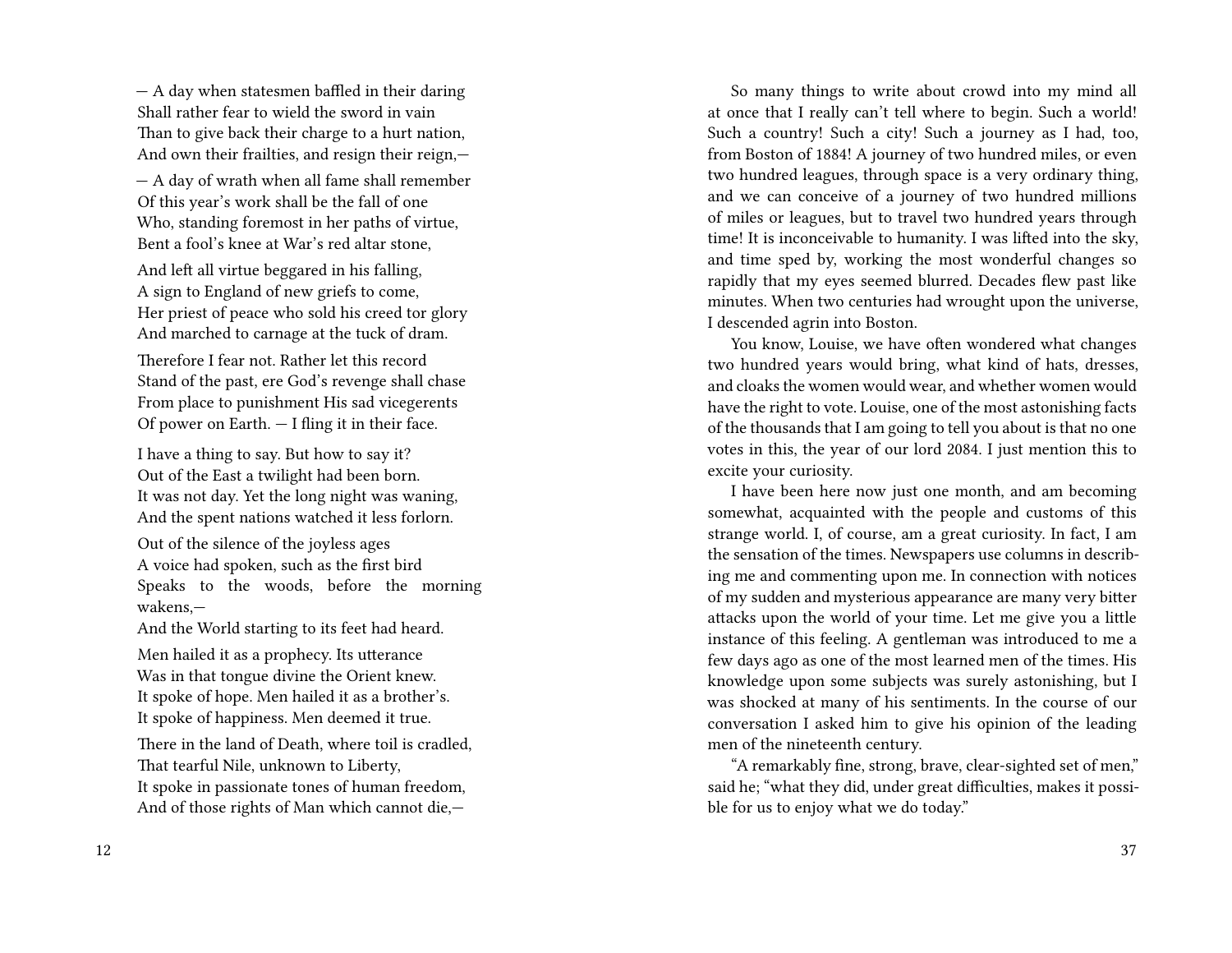## **Then and Now: or, The Travels Through Time Of Miss Josephine D'aujourd'hui As Told By Herself.**

*Fortunatus had a Wishing Hat, which when he put on, and wished himself Anywhere, behold he was There. By this means had Fortunatus triumphed over Space, he had annihilated Space; for him there was no Where, but all was Here. Were a Hatter to establish himself in the Wahngasse of Weissnichtwo, and make felts of this sort for all mankind, what a world, we should have of it! Still stranger, should; on the opposite side of the street, another Hatter establish himself; and, as his fellow-craftsman made Space-annihilating Hats, make Time-annihilating! Of both would I purchase, were it with my last groschen; but chiefly of this latter. To clap-on your felt, and, simply by wishing that you were Any*where, *straightway to be* There! *Next to clap-on your other felt, and, simply by wishing that you were Any*when, *straightway to be* Then! *This were indeed the grander: shooting at will from the Fire-Ovation of the World to its Fire-Consummation; here historically present in the First Century, conversing face to face with Paul and Seneca; there prophetically in the Thirty-first, conversing also face to face with other Pauls and Senecas, who as yet stand hidden in the depth of that late Time! Had we but the Time-annihilating Hat, to put on for once only, we should see ourselves in a World of Miracles, wherein all fabled or authentic Thaumaturgy, and feats of Magic, were outdone.* — Carlyle's "Sartor Resartus."

**I.**

Boston, July 12, 2084.

*My Dear Louise:*

— Till from the cavern of long fear, whose portals Had backward rolled, and hardly yet aloud, Men prisoned stole like ghosts and joined the chorus,

And chanted trembling, each man in his shroud.

Justice and peace, the brotherhood of nations,— Love and goodwill of all mankind to man,— These were the words they caught and echoed strangely,

Deeming them portions of some Godlike plan,—

A plan thus first to their own land imparted. They did not know the irony of Fate, The mockery of man's freedom, and the laughter Which greets a brother's love from those that hate.

Oh for the beauty of hope's dreams! The childhood

Of that old land, long impotent in pain, Cast off its slough of sorrow with its silence, And laughed and shouted and grew new again.

And in the streets, where still the shade of Pharaoh

Stalked in his sons, the Mamelukian horde, Youth greeted youth with words of exultation And shook his chains and clutched as for a sword.

Student and merchant,— Jew, and Copt, and Moslem,—

All whose scarred backs had bent to the same rod,—

Fired with one mighty thought, their feuds forgotten,

Stood hand in hand and praising the same God.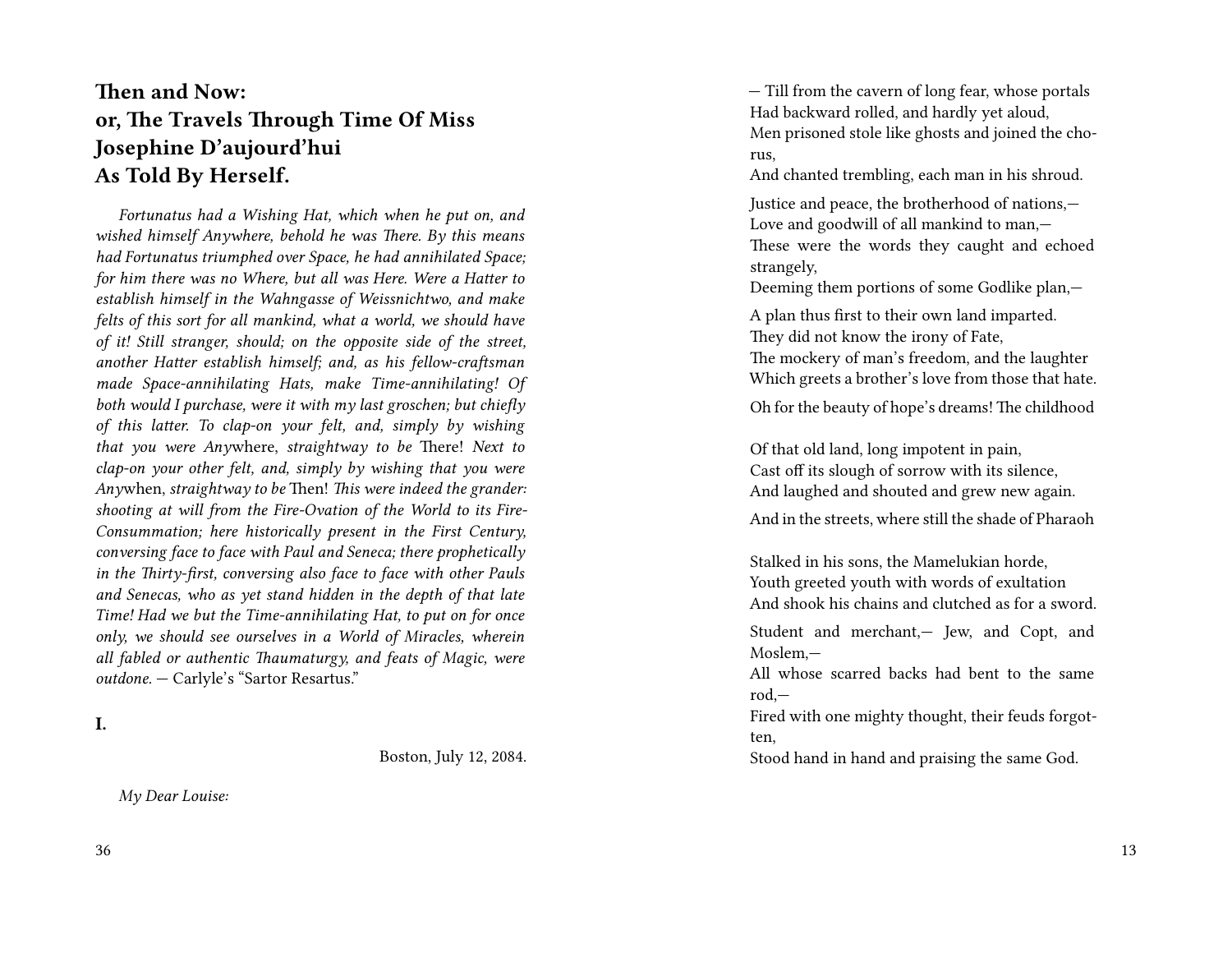I have a thing to say. But how to say it? As in the days of Moses in the land, God sent a man of prayer before his people To speak to Pharaoh, and to loose his hand.

Injustice, that hard step-mother of heroes, Had taught him justice. Him the sight of pain Moved into anger, and the voice of weeping Made his eyes weep as for a comrade slain.

A soldier in the hands of his proud masters It was his lot to serve. But of his soul None owned allegiance save the Lord of Armies. No worship from his God's might him cajole.

Strict was his service. In the law of Heaven He comfort took and patience under wrong. And all men loved him for his heart unquailing, And for the words of pity on his tongue.

Knowledge had come to him in the night-watches,

And strength with fasting, eloquence with prayer.

He stood a judge from God before the strangers, The one just man among his people there.

Strongly he spoke: 'Now, Heaven be our witness! 'Egypt this day has risen from her sleep. 'She has put off her mourning and her silence. 'It was no law of God that she should weep.

'It was no law of God nor of the Nations 'That in this land, alone of the fair Earth, 'The hand that, sowed should reap not of its labor,

'The heart that grieved should profit not of mirth. 'How have we suffered at the hands of strangers, 'Binding their sheaves, and harvesting their wrath! foreign yoke, our fathers were only intent on fastening another of home make, but seasoned with the same evil genius, upon, *their* victims.

Out of the bombastic platitudes and splendid rhetoric of the Declaration of Independence we have fostered the vile thing known as modern American politics. Out of the sublime lie that all men are born free and equal we have nurtured audacious thieves, scoundrels, bullies, and half-civilized wretches to invade our lives, liberties, and substance under cover of that sacred ark of the covenant known as the free ballot-box. That such scamps as Jay Gould and Cyrus Field should be born free and equal with honest men would be a libel on justice, even were it not a lie *per se,* and the doctrine that a thing like John Kelly, who cams at least three generations too early into the world to be fully civilized, was born free and equal with Wendell Phillips and Gerrit Smith has made this celebrated ruffian political umpire of the nation in 1884.

Harbor not the delusion, reader, that it is simply an accident of our system which finds politics what they are. The political bosses and all who follows in their train are legitimate growths from the political spirit of '76. It is the idlest twaddle to seek of correcting an evil which is inherent in the system itself by inviting decent citizenship to step forward and purify the ballot.

There is but one radical cure, and that is to arraign and belittle the whole swindle of political government and its agents and abettors. How long it will take brave and manly people to find this out in such numbers as to tell on the approaching chaos I will not predict, but I fancy that, if we survive the present drift for ten years without civil war, you will meet an Anarchist at every step in your daily walks and find him in all the places where sober, thinking men are wont to assemble.

K.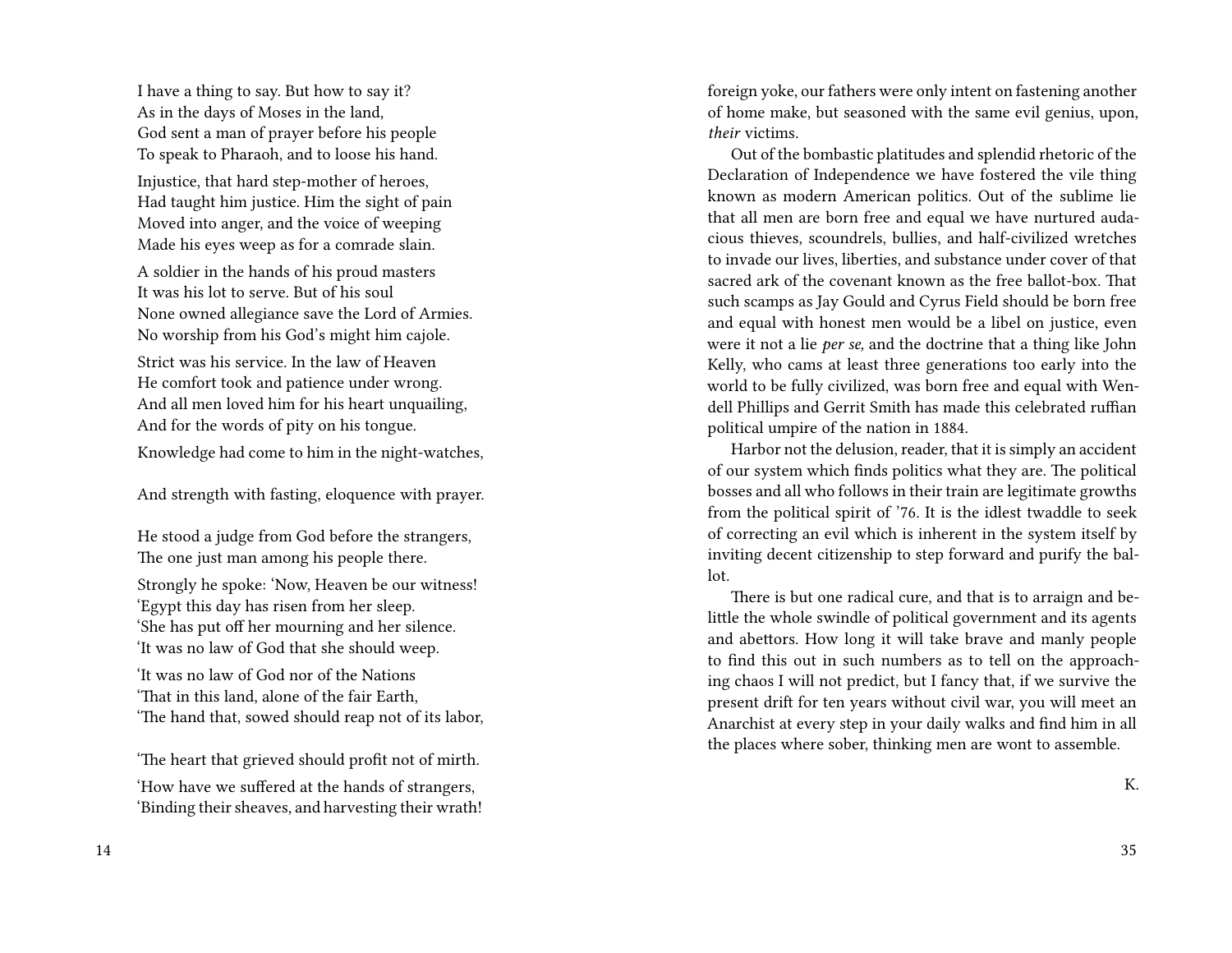have said with truth that Henry George is devoted in bis efforts in behalf of tho rights of a few men to what they have never earned and cannot use wisely.

Socialism does not seek to confiscate wealth and divide it proportionally among men. It does not desire to molest the proprietor or to rob him. It aims only to make it expedient for him to live honestly by doing as much work as shall procure for him the things he wants, and to give every man an opportunity to do the same. Socialism would relieve the proprietor of the burdensome responsibility for the moral and material welfare of the "lower classes," which he seems to think now rests upon him, and give him more time to devote to the improvement of himself. Socialism would abolish poverty, increase the actual wealth of society, banish ignorance and crime, and increase the happiness of all men. Is there anything so very terrible about that, Mr. Proprietor? You are now a thief, although usually unaware of your thievery. Would you not rather be an honest and just man?

K.

#### **Fourth of July.**

I am penning this on the eve of Independence Day.

If I have heard one, I have heard at least a dozen reputable citizens say within twenty-four hours that Fourth of July had got to be a regular nuisance.

"Nothing but infernal noise," they say, "and the vulgar demonstrations of the rabble: decent people get as far away from it as they can; it's a simple nuisance."

Yes, and I venture to say that in less then twenty-five years a great many decent people will have become sick of the whole job which grew out of '76. Not that the revolt from British rule and the Declaration of Independence were not righteous moves worth celebrating so far as they go, but that having cast off a 'Our service has been bitter, and our wages 'Hunger and pain and nakedness and drouth.

'Which of them pitied us? Of all our princes, 'Was there one Sultan listened to our cry? 'Their palaces we built, their tombs, their temples.

'What did they build but tombs for Liberty?

'To live in ignorance, to die by service; 'To pay our tribute and our stripes receive: 'This was the ransom of our toil in Eden, 'This, and our one sad liberty — to grieve.

We have had enough of strangers and of princes 'Nursed on our knees and lords within our house. 'The bread which they have eaten was our children's,

'For them the feasting and the shame for us.

'The shadows of their palaces, fair dwellings 'Built with our blood and kneaded with our tears, 'Darkens the land with darkness of Gehennem, 'The lust, the crime, the infamy of years.

'Did you not hear it? From those muffled windows

'A sound of women rises and of mirth. 'These are our daughters — ay our sons — in prison,

'Captives to shame with those who rule the Earth.

'The silent river by those gardens lapping 'To night receives its burden of new dead, 'A man of age sent home with his lord's wages, 'Stones to his feet, a grave-cloth to his head.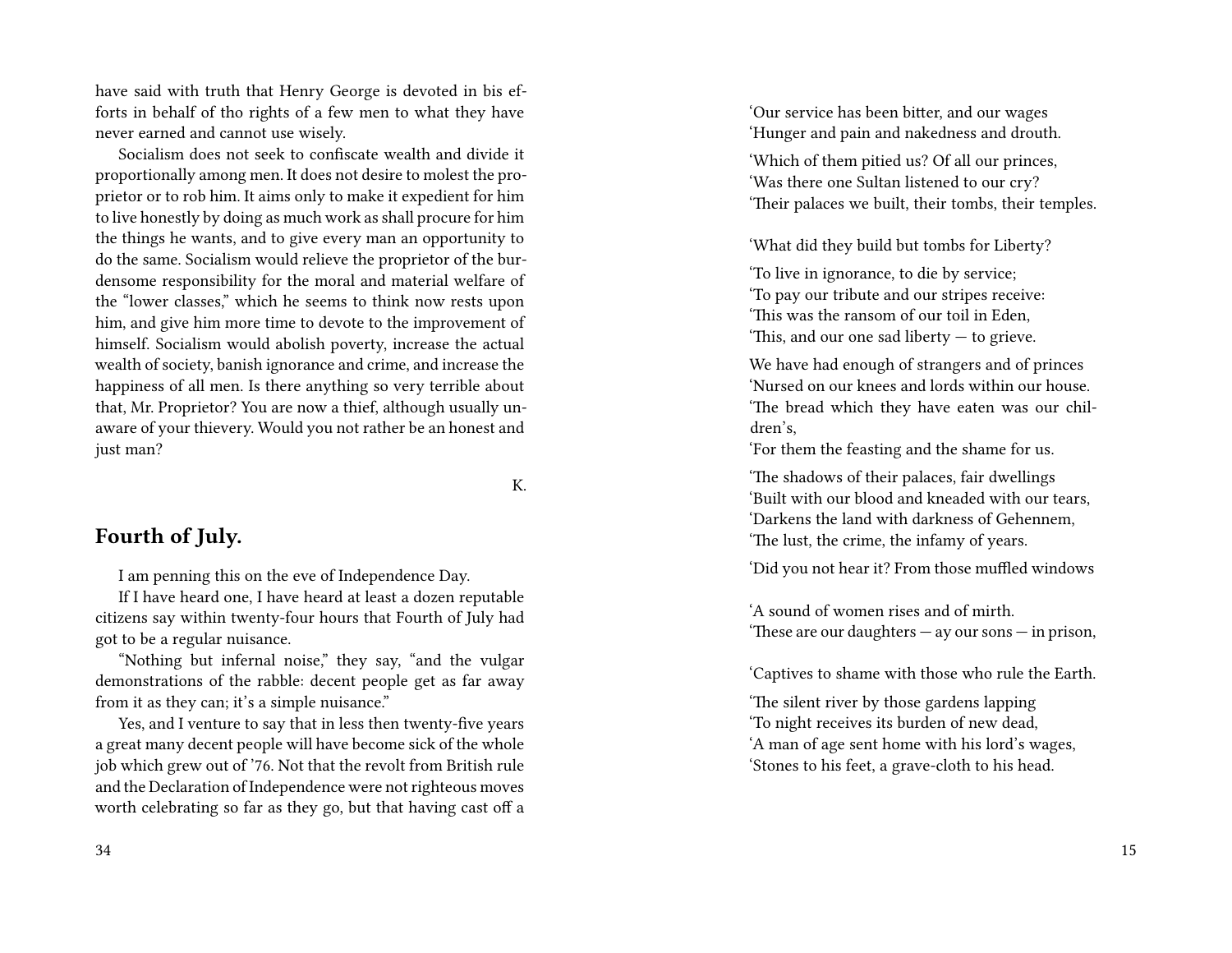'Walls infamous in beauty, gardens fragrant 'With rose and citron and the scent of blood. 'God shall blot out the memory of all laughter, 'Rather than leave you standing where you stood.

'We have had enough of princes and of strangers, 'Slaves that were Sultans, eunuchs that were kings,

'The shame of Sodom is on all their faces. 'The curse of Cain pursues them, and it clings.

'Is there no virtue? See the pale Greek smiling. 'Virtue for him is as a tale of old. 'Which be his gods? The cent per cent in silver.

'His God of gods? The world's creator, Gold

'The Turk that plunders and the Frank that panders,

'These are our lords who ply with lust and fraud. 'The brothel and the winepress and the dancers 'Are gifts unneeded in the lands of God.

'We need them not. We heed them not. Our faces 'Are turned to a new Kebla, a new truth, 'Proclaimed by the one God of all the nations 'To save His people and renew their youth.

'A truth which is of knowledge and of reason; 'Which teaches men to mourn no more, and live; 'Which tells them of things good as well as evil, 'And gives what Liberty alone can give.

'The counsel to be strong, the will to conquer, 'The love of all things just and kind and wise, 'Freedom for slaves, fair rights for all as brothers, 'The triumph of things true, the scorn ox lies.

# **Proprietors Needlessly Alarmed.**

The amount of ignorant criticism passed upon Henry George by the dull, blustering daily press is almost enough to elevate his unscientific and illogical conclusion to the height of pure reason by sheer force of contrast. E. C. Stedman having said of George that "he is devoted in his efforts in behalf of the equal rights of man," the stupid Boston "Herald" declares that he must mean "that the author of 'Progress and Poverty' is devoted in his efforts in behalf of the equal rights of men to what they have never earned and could neither keep nor use wisely if they possessed."

In common with nearly all the ignorant, who oppose out of pure prejudice everything to which the name of Socialism can be applied or misapplied, the "Herald" assumes that anybody who seeks to abolish poverty must contemplate an arbitrary division of property equally among all men. It is the "timidity of capital," the panic of the proprietor, that speaks in all such arguments. The proprietor assures the laborer that it would be foolish for the latter to own property, because he is not vise enough to make good use of it and he could not keep it anyway. The proprietor says to the laborer: "You are only a poor foolish fellow, and it is necessary that you should have a wise guardian like me. You produce the wealth, and I will use it. You would only squander it and spend it for rum and injure yourself, and, besides, some sharp fellow with a talent for business would get it all away from you in a short time. It is much better that I should take half of your product, and use it to ingeniously swindle you out of the other half."

But the proprietor need have no fear. Henry George does not propose to deprive him of his property, but to make tho cultivation of land the most unprofitable of occupations and the lending of capital the most lucrative. In other words, Mr. George seeks to perpetuate rent and interest, which is surely not alarming to the exploiters of labor. The "Herald" might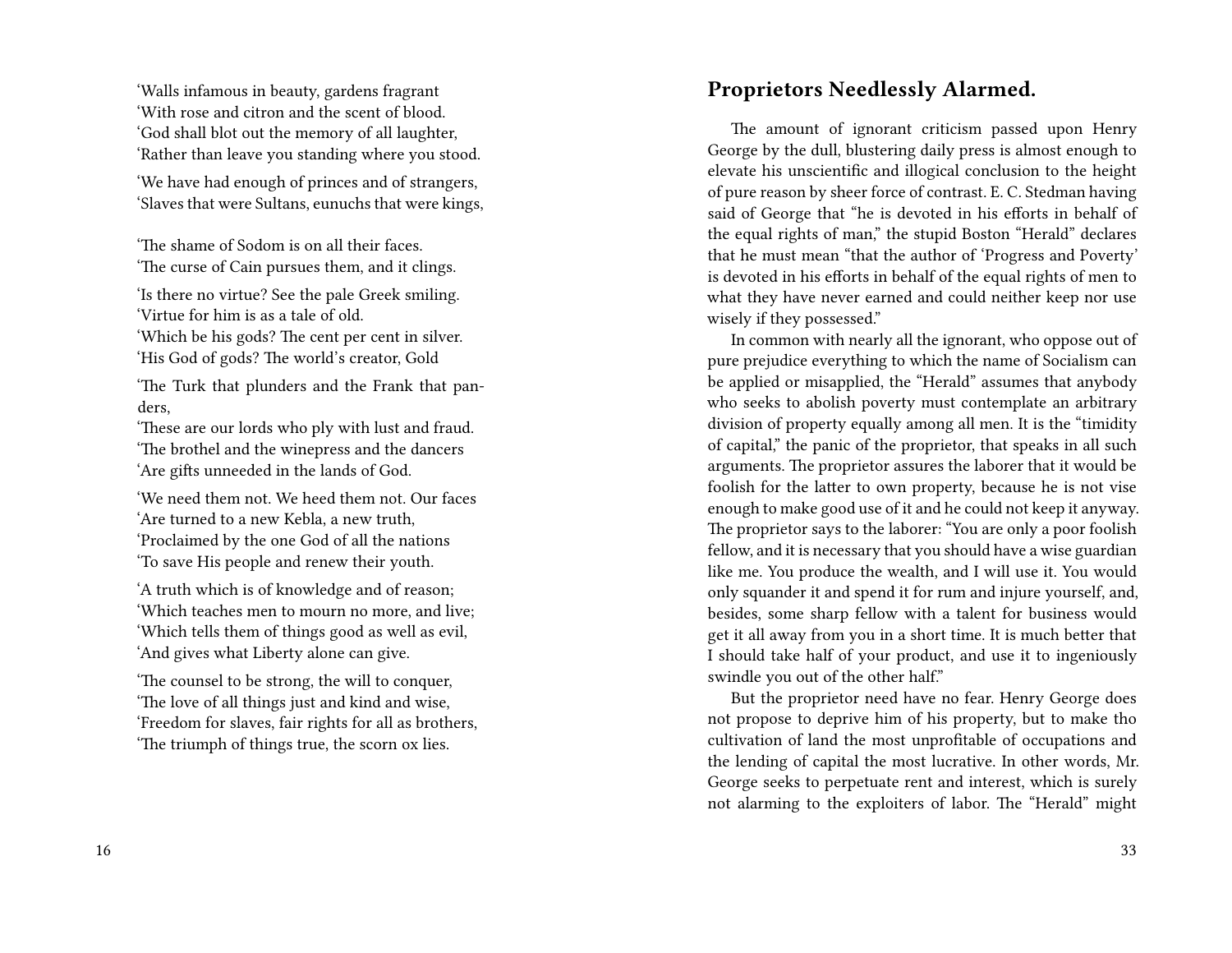have succeeded with other world-experiments, but he had certainly made a failure of this. Owen shook his head, and replied: "The fault is not in our stars, but in ourselves." He then announced his purpose of returning to England. He bade us goodbye, the few who remained, and took his leave. Wife and I sat down and cried like babies. I started out to calm my feelings, and found wherever I went that tears were in fashion. The whole neighborhood  $-$  sixty-one souls  $-$  sat in utter despondency. To make our desolation blacker, a three days' storm act in. The winds howled, the rain poured; the days were as dark almost as the nights.

"'But, when nature smiled again, our courage revived. A reaction set in, and we shook hands as we met each other from house to house.

"'"We're not dead yet," cried one man; "perhaps our number was too large for a start. There's some brains left. Let's use 'em. Put in a good crop now this spring, fence in our pasture land, fix up our houses, improve the roads, make sidewalks, work at our trades, keep up the school for the children, and use Sunday for reading and general improvement. Let the Constitution of Liberty *grow:* we never could make one in God's world."

"'We all laughed at this outburst. But it was sound advice. We did precisely as he had suggested. The result was the next autumn found us in a, most hopeful and flourishing condition.

"'We had not a rule, a constitution, a by-law, a jail house, a poor house,— the last in no sense of the word,— nor an asylum for insane. But we had greatly improved our public building, and increased the library many volumes. Mind, we did not even have a librarian; everybody helped himself or herself. We established a reading-room. Owen sent us several periodicals with every mail. We gathered our harvest, and were amply provided for the winter.'

H.

[To be continued.]

'O men, who are my brethren, my soul's kindred! 'That which our fathers dreamed of as a dream, 'The sun of peace and justice, has arisen 'And God shall work in you Eds perfect scheme.

'The rulers of your Earth shall cease deceiving, 'The men of usury shall fly your land.

'Your princes shall be numbered with your servants,

'And peace shall guide the sword in your right hand.

'You shall become a nation with the nations. 'Lift up your voices, for the night is past. 'Stretch forth your hands. The hands of the free peoples

'Have beckoned you, the youngest and the last.

'And in the brotherhood of Man reposing, 'Joined to their hopes and nursed in their new day,

'The anguish of the years shall be forgotten 'And God, with these, shall wipe your tears away.'

I have a thing to say. But how to say it? How shall I tell the mystery of guile — The fraud that fought — the treason that disbanded —

The gold that slew the children of the Nile?

The ways of violence are hard to reckon, And men of right grow feeble in their will, And Virtue of her sons has been forsaken, And men of peace have turned aside to kill.

How shall I speak of them, the priests of Baal, The men who sowed the wind for their ill ends? The reapers of the whirlwind in that harvest Were all my countrymen, were some my friends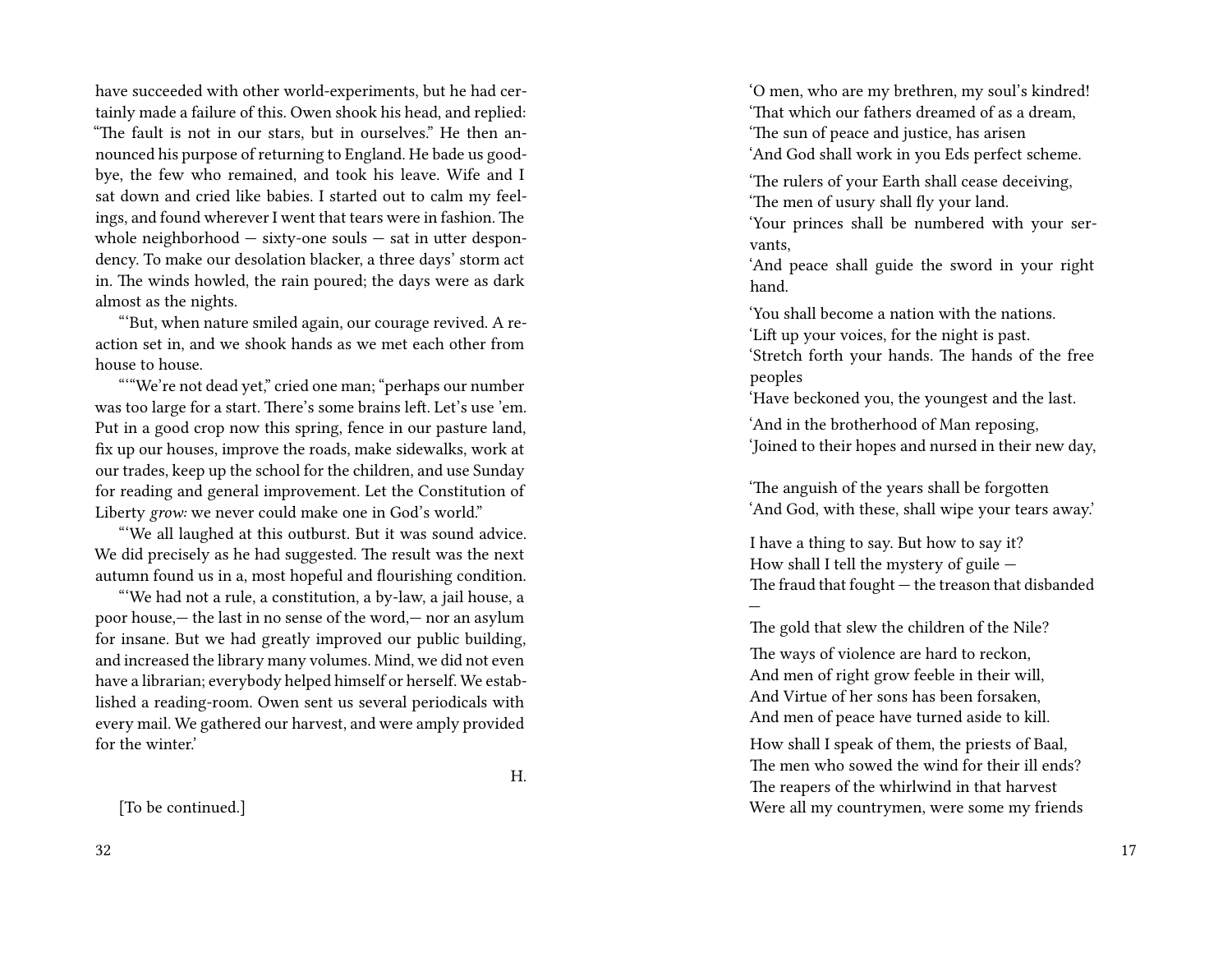Friends, countrymen and lovers of fair freedom —

Souls to whom still my soul laments and cries. I would not tell the shame of your false dealings, Save for the blood which clamors to the skies.

A curse on Statecraft, not on you, my Country! The men you slow wore not more foully slain Than was your honor at their hands you trusted. They died, you Conquered,— both alike in vain.

Crimes find accomplices, and Murder weapons. The ways of Statesmen are an easy road. All swords are theirs, the noblest with the neediest.

And those who serve them best are men of good.

What need to blush, to trifle with dissembling? A sword of honest tongues anon shall swear. Blood flows. The Senate's self shall spread its mantle

In the world's face, nor own a Caesar there.

'Silence! Who spoke? ' 'The voice of one disclosing

'A truth untimely.' 'With what right to speak? 'Holds he the Queen's commission?' 'No, God's only.'

A hundred hands shall smite him on the cheek.

The 'truth' of Statesmen is the thing they publish, Their 'falsehood' the thing done they do not say, Their 'honor' what they win from the world's trouble,

Their 'shame' the 'ay' which reasons with their 'nay.'

refined, and generous-minded people we met here. Every profession was represented and all the trades. One common purpose seemed to animate men, women, and children. They had set themselves to found a common home,— a community of equal burdens, equal privileges, and universal happiness. Cooperation was their watchword. We were strangers, but we were received as human beings. "Husband, have we come to Paradise?" my wife asked. I replied: "We will wait and see" The company numbered in all some two hundred and fifty souls. They had brought provisions for the first six months, but they were generally poor. 'Owen was a man of wealth, and promised to help along the enterprise until it got into good working condition. When we arrived, they were holding daily sessions to form a Constitution of Liberty.

"'But, alas! weeks wore away, and finally months. The task seemed hopeless. At heart they were all in accord. But intellectually they were wide apart. They had had a good time; it was a sort of pic-nic. But no result in formulating a new society in which *despotism* should be an unknown factor could be shown. Neither had the ground been broken; no seed planted, no harvest could be reaped, and the summer was gone. Six months of fruitless discussion ended in their placing themselves under the absolute dictatorship of one man,— Robert Owen. Everybody was disappointed, of course; but they yielded to the inevitable. No one felt a keener disappointment than Owen himself.

"'He took the helm bravely, and managed with an eye single to the common welfare. But it was to no purpose. No fault was found with him, but the people had failed even to go in the direction of their ideal, and they gradually fell off, returning, most of them, to their old homes.

"'Three years had passed, and I said to my wife: "Have we come to Paradise?" "Not exactly," she replied; "it is rather a prolonged pic-nic."

"'I was so depressed in spirit, I told Owen it seemed to me this world was made on a wrong plan. The author of it might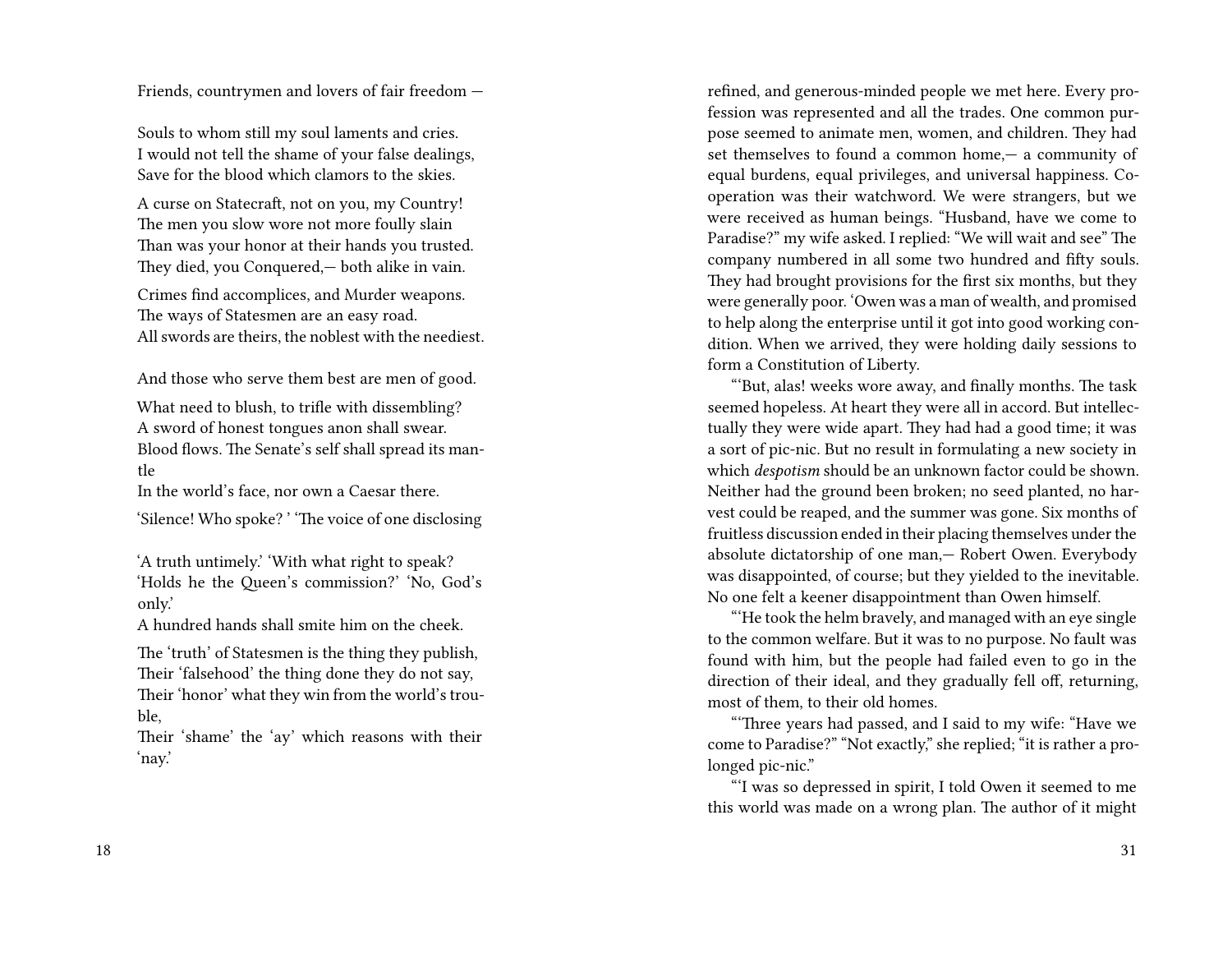This was encouragement enough. Smith might make wry faces to his heart's content. I continued:—

"When I drew near and came within view of the City, I turned and saw sitting by the wayside, on a boulder beneath a sheltering tree, an aged man. He was so simply and plainly dressed, I, at first, regarded him as a tramp, some outcast from the hive of industry beyond. But the peaceful face he turned to meet my gaze dispelled the thought. So I drew near and asked:—

"'What city lies yonder? '

"'The City of New Harmony,' was the quiet reply given in soft and pleasing tones; "have you traveled far?'

"'Yes, from the City of Discord,' I replied.

"'Ah! a long way, indeed; sit down and rest yourself. There is a spring near by. I will give you a drink. It is the water of the river of life from which, if a man drink, he shall never thirst.'

"'You are a mystic,' I said, 'and clothe your thoughts in vagueness. But, if I catch your meaning, I am in truth weary in spirit, and my soul is athirst. I will rest me, as you invite, and you shall tell me of the city we see beyond. Why is it called New Harmony? Doubtless you know its history.'

"'O, yes, I know its whole history. You see I have passed the allotted time of life, and I was but twenty-five when I came to this place. I was here almost at the beginning. It is a long story, but there are two good hours till dark. I shall weary you, I doubt not, for it seems an endless thame to me. I never know when to stop. But I leave it to my listeners to stop me. Speak, ere you faint.'

"Smiling, I bade him go on without fear for me.

"And this is the story he related:—

"'I came hither almost at the beginning, responding in person to a chance summons from Robert Owen. A circular of his reached me in a distant part of the Union. To my wife I said: "It is what we have been dreaming of." We broke up our home; I left my business. We were surprised by the number of learned, Alas for Liberty, alas for Egypt! What chance was yours in this ignoble strife? Scorned and betrayed, dishonored and rejected, What was there left you but lo fight for life?

The men of honor sold you to dishonor. The men of truth betrayed you with a kiss. Your strategy of love too soon outplotted, What was there left you of your dreams but this?

You thought to win a world by your fair dealing, To conquer freedom with no drop of blood. This was your crime. The world knows no such reasoning.

It neither bore with you nor understood.

Your Pharaoh with his chariots and his dancers, Him they could understand as of their kin. He spoke in their own tongue and as their servant,

And owned no virtue they could call a sin.

They took him for his pleasure and their purpose. They fashioned him as clay to their own pride. His name they made a cudgel to your hurting, His treachery a spear-point to your side.

They knew him, and they scorned him and upheld him.

They strengthened him with honors and with ships.

They used him as a shadow for seditions. They stabbed you with the lying of his lips.

Sad Egypt! Since that night of misadventure Which slew your first-born for your Pharaoh's crime,

No plague like this has God decreed against you, No punishment of all foredoomed in Time.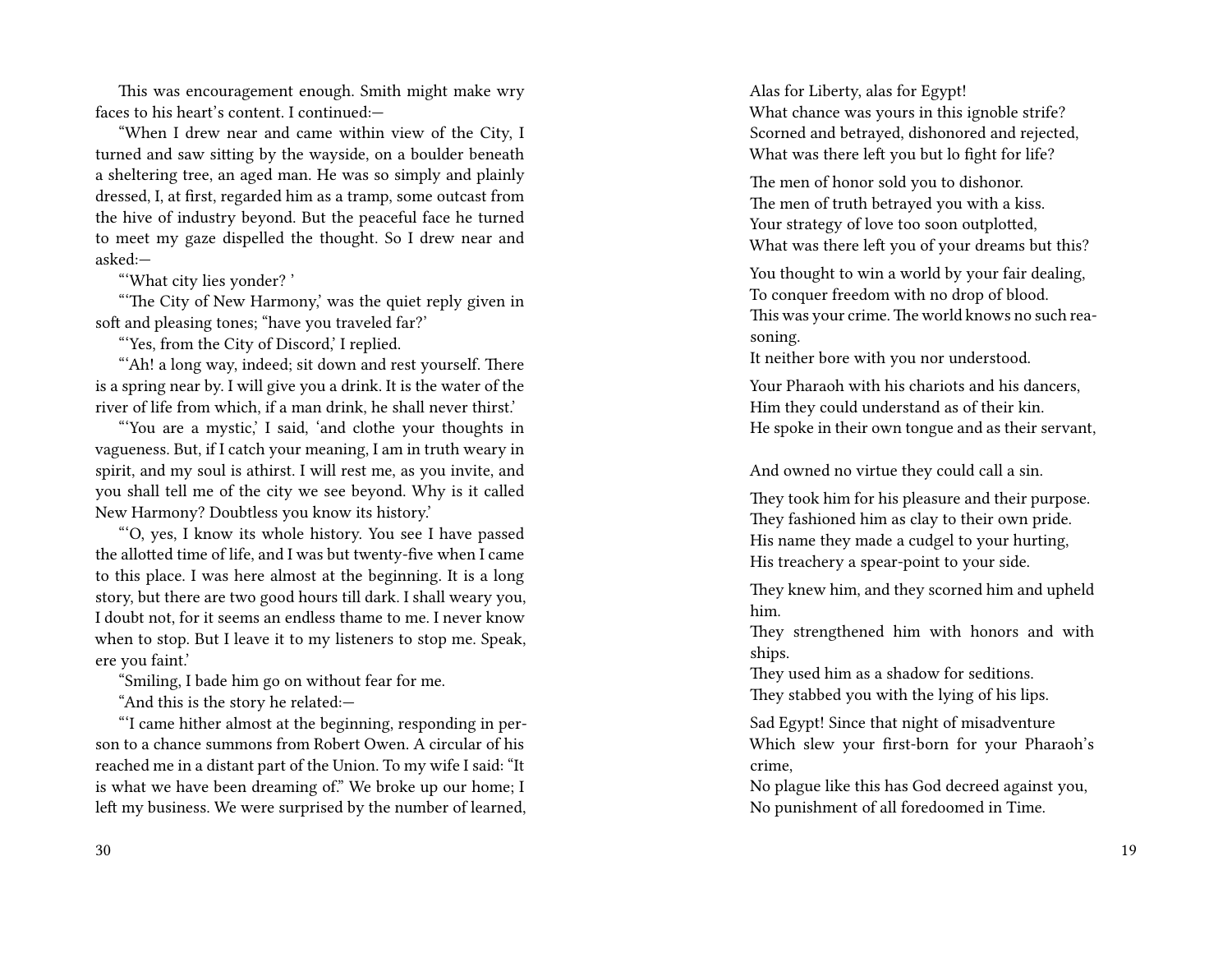I have a thing to say. Oh how to say it! One summer morning, at the hour of prayer, And in the face of Man and Man's high Maker, The thunder of their cannon rent the air.

The flames of death were on you, and destruction.

A hail of iron on your heads they poured. You fought, you fell, you died until the sunset; And then you fled forsaken of the Lord.

I care not if you fled. What men call courage Is the least noble thing of which they boast. Their victors always are great men of valor. Find me die valor of the beaten host!

It may be you were cowards. Let them prove it,— What matter? Were you women in the fight, Your courage were the greater that a moment You steeled your weakness in the cause of right.

Oh I would rather fly with the first craven Who flung his arms away in your good cause, Than head the hottest charge by England vaunted

In all the record of her unjust wars.

Poor sheep! they scattered you. Poor slaves I they bowed you.

You prayed for your dear lives with your mute hands.

They answered you with laughter and with shouting,

And slew you in your thousands on the sands.

They led you with arms bound to your betrayer —

His slaves, they said, recaptured for his will. They bade him to take heart and fill his vengeance.

"What *should* they do? Ought the fellow going left to whirl and go right, follow the other where he was pleased to lead, without a murmur?"

"Suppose the fellow going right should say: 'That road to the left is the old road. It is not only a poor road in itself, but it brings up at a poor place. It brings up at the old place of unsatisfied want, misery, and degradation. Come with me and I will show you a better road, and a goal of peace, prosperity, and happiness."

"In your mind's eye, you mean."

"Exactly," said I; "all things are first in the mind's eye. You believe in a Creator of the world. Before the world was, where *was* it? In His mind's eye. That is, believing as you profess, you should so say. The American Republic! where was it before the Revolution? Our fathers founded these institutions of freedom, we say. It was in their mind's eye. Yes, Mr. Smith, all things are first a dream. Gradually the dream takes form and shape, becomes a rational, practical, working reality. We are so constructed that we are at first afraid of our dreams, our prophetic fore-gleams, our New-world visions. Some Columbus, rapt and undissuadable, sails until fear and doubt and unbelief are annihilated. The new world that lay in his mind's eye is beneath his feet.

"Now, Mr. Smith, turn to the right with me, and let us see what has been discovered in this direction. Let us travel — in our mind's eye — to the new city, the Zion set on a hill, where Righteousness and Peace, in your Bible phrase, have kissed each other, where, in my own plain speech, Liberty and Wealth are universal, and the people rival one another only in great and beneficent achievements.

"To the city I speak of I have already been traveling this same road. Shall I tell, you my experience?"

"Oh, certainly; it will doubtless be interesting," Smith replied, in a resigned sort of way.

"I shall be delighted," said his wife.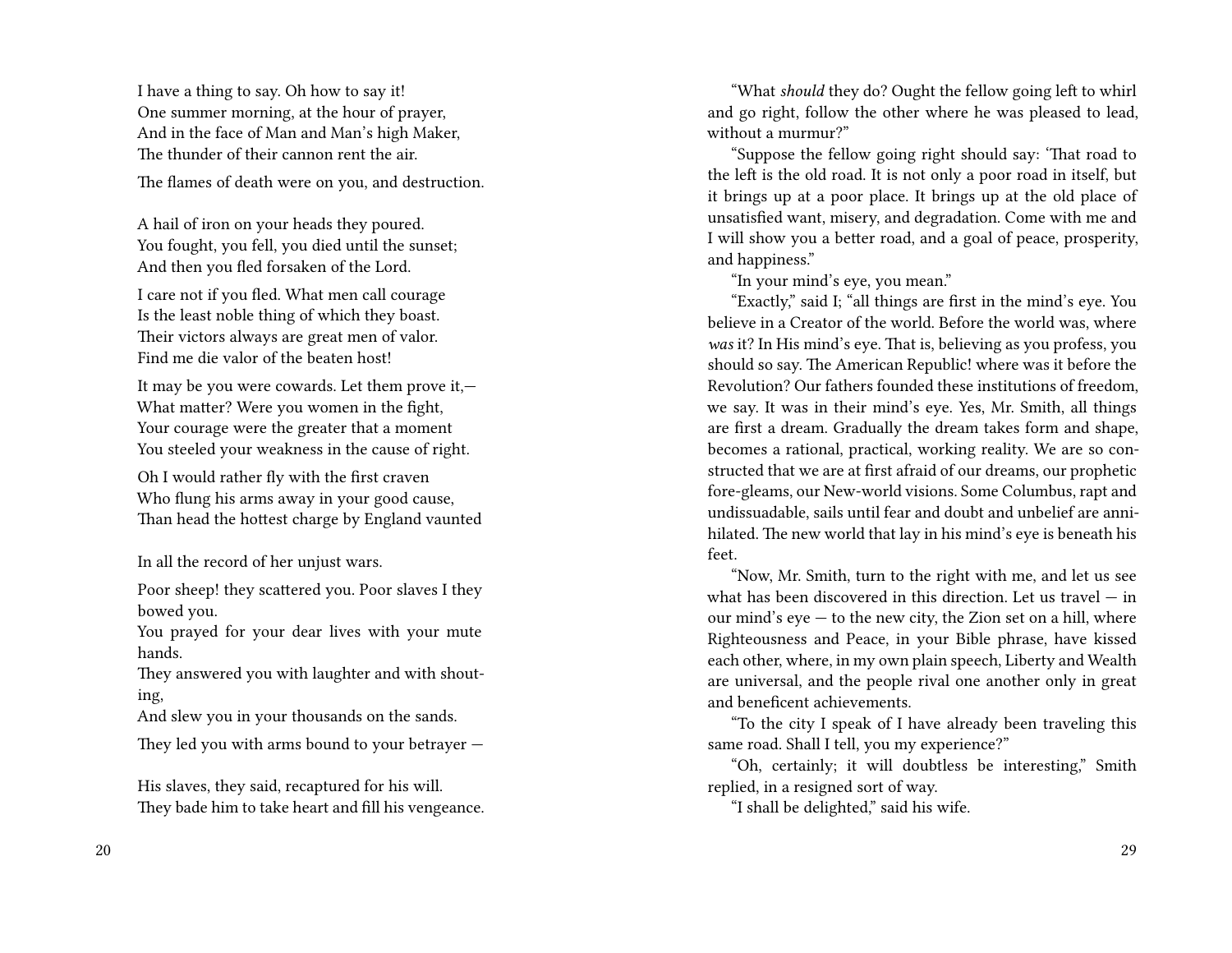other papers,— you fire silly squibs. Of Herr Most, I know little. He's infuriated, perchance, and may propose heroic treatment; but, while the condition of mankind remains as it is, one forgives the wildest proposition for its relief. I venture, on investigation, Herr Most turned inside out would present a far more interesting spectacle than Vanderbilt"

"Pshaw!" said Smith, with an air of disgust, "there ought to be a Bastile for such fellows as he."

Then he turned on me his red face, and said in suppressed tones:—

"Do you believe in assassination, in fire, in murder and arson, in reducing the world to ashes, laying it level to get a place to set up your thrones in?"

He was lapsing into one of his old-time fits of passion.

"For all the world," said his wife, looking up, "you look yourself at this moment the very embodiment of all evil. There's murder and arson in your eye. How many worlds you would upset and destroy, if you only had the power!"

Smith was mad and disgusted. He reached for his hat, but I checked him, and persuaded him to remain quiet, remarking:

"Let us put all else aside now, and consider what your wife was saying. Is there any objection to the proposition that labor should sit under its own vine and fig-tree?"

Smith calmed himself, and said:

"Everybody has a right to his own; to the honest, legitimate fruit of his labor. But you seem to think, if a man happens to be a capitalist, he forfeits that privilege."

"I see," I responded, "you do not begin yet to understand what I have been driving at. And I doubt if much is gained by discussion or controversy. It is a good deal this way. Two men start on a journey. They go a little way together, and then come to a fork in the road. The road divides and branches out right and left. One keeps to the right, the other cries 'this way,' and keeps to the left. While they are in hailing distance, they keep shouting to one another, disputing which is the right road."

28

They gave him his lost sword that he might kill.

They filled for him his dungeons with your children.

They chartered him new gaolers from strange shores.

The Arnaout and the Cherkess for his minions, Their soldiers for the sentries at his doors.

He plied you with the whip, the rope, the thumbscrew.

They plied you with the scourging of vain words. He sent his slaves, his eunuchs, to insult you. They sent you laughter on the lips of Lords.

They bound you to the pillar of their firmans. They placed for sceptre in your hand a pen. They cast lots for the garments of your treaties, And brought you naked to the gaze of men.

They called on your High Priest for your death mandate.

They framed indictments on you from your laws. For him men loved they offered a Barabbas. They washed their hands and found you without cause.

They scoffed at you and pointed in derision, Crowned with their thorns and nailed upon their tree.

And at your head their Pilate wrote the inscription —

'This is the land restored to Liberty.'

Oh insolence of strength! Oh boast of wisdom! Oh poverty in all things truly wise! Thinkest thou, England, God can be outwitted For ever thus by him who sells and buys?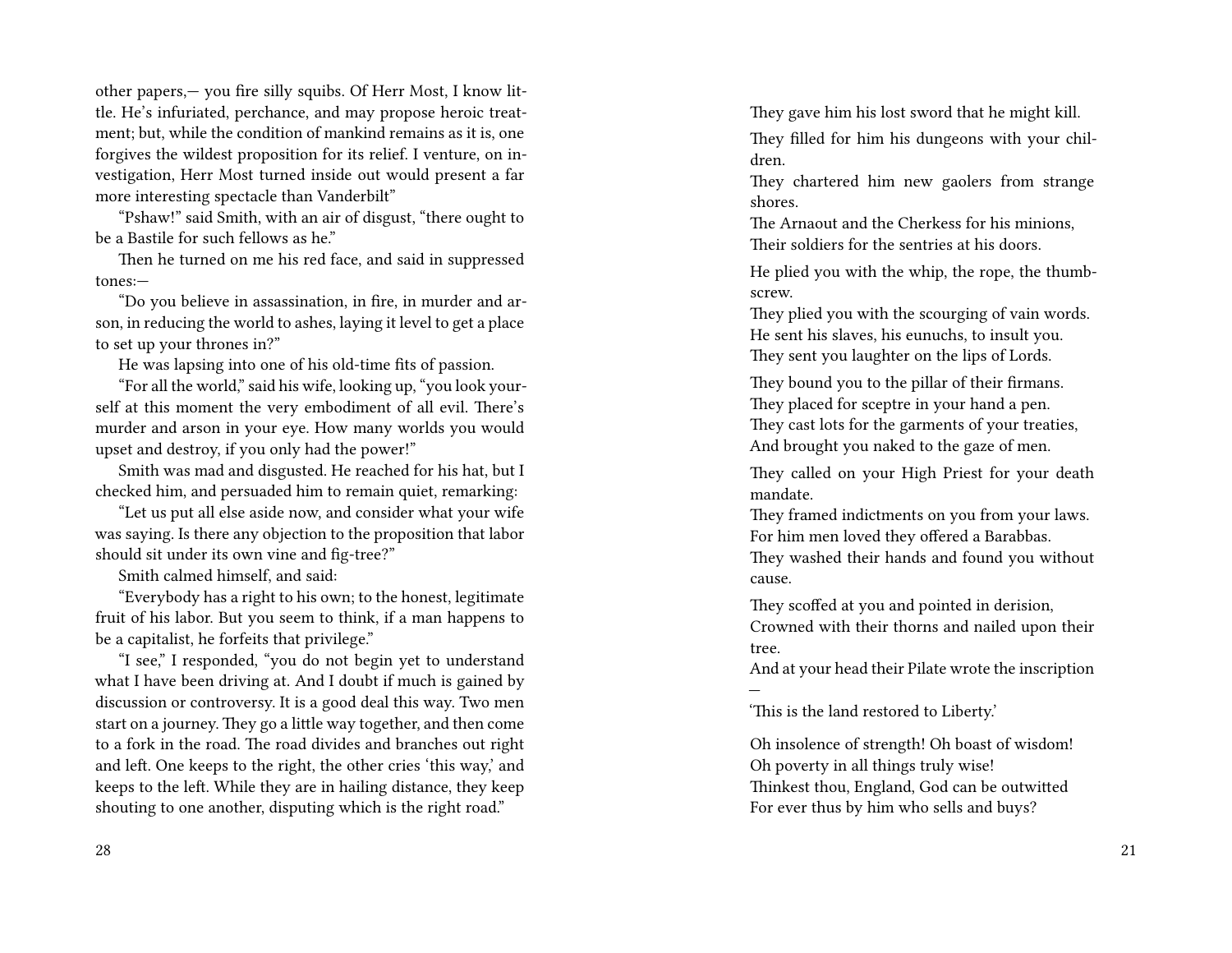Thou sellest the sad nations to their ruin. What hast thou bought? The child within the womb.

The son of him thou slayest to thy hurting, Shall answer thee 'an Empire for thy tomb.'

Thou hast joined house to house for thy perdition.

Thou hast done evil in the name of right. Thou hast made bitter sweet and the sweet bitter, And called light darkness and the darkness light.

Thou art become a bye-word for dissembling, A beacon to thy neighbors for all fraud. Thy deeds of violence men count and reckon. Who takes the sword shall perish by the sword.

Thou hast deserved men's hatred. They shall hate thee.

Thou hast deserved men's tear. Their tear shall kill.

Thou hast thy foot upon the weak. The weakest With his bruised head shall strike thee on the heel.

Thou wentest to this Egypt for thy pleasure. Thou shalt remain wish her for thy sore pain. Thou hast possessed her beauty. Thou wouldst leave her.

Nay. Thou shalt lie with her as thou hast lain.

She shall bring shame upon thy face with all men.

She shall disease thee with her grief and fear. Thou shalt grow sick and feeble in her ruin. Thou shalt repay her to the last sad tear.

But suppose these men, desperate from hunger and enraged by being robbed, should follow the paymaster, who climbed out at a back window and ran away with their money! There are no police in the woods to check the course of wild justice.

Another instance in Colorado. A telegram says: "Grand Junction, Col., having been cut off on the east by the washing out of the bridge in Black cañon, and on the west by the tearing up of the tracks by President Lovejoy, is badly off for supplies, and a famine is threatened. Mr. Bancroft, superintendent of the Denver & Rio Grande Western, had freight sent around this way, and was about furnishing relief, when President Lovejoy's move prevented him from doing so."

There is nothing like hunger to set men to thinking about their rights and revenging their wrongs. Violent revolution is not what Liberty's friends are striving for or want to see, but I fear these stupid railroad knaves are driving the disinherited to that desperate remedy. The public may be safely damned, but the workers may not be starved with impunity by King Vanderbilt and his barons.

K.

#### **Liberty and Wealth.**

#### **IV. New Harmony: Darkness — Dawn.**

"Well!" cried Smith, "when I married my wife, I didn't suppose I was marrying a whole reform club, a Utopian dreamer, a comrade of Herr Most!"

"Who is Herr Most? What do you know about him?" the wife asked.

"Oh, I've seen plenty of squibs in the papers about him. He's the man who would set the world afire, if he could."

"I rather think," said I, "that you have no further relish for the argument, and so adopt the method of the "Herald" and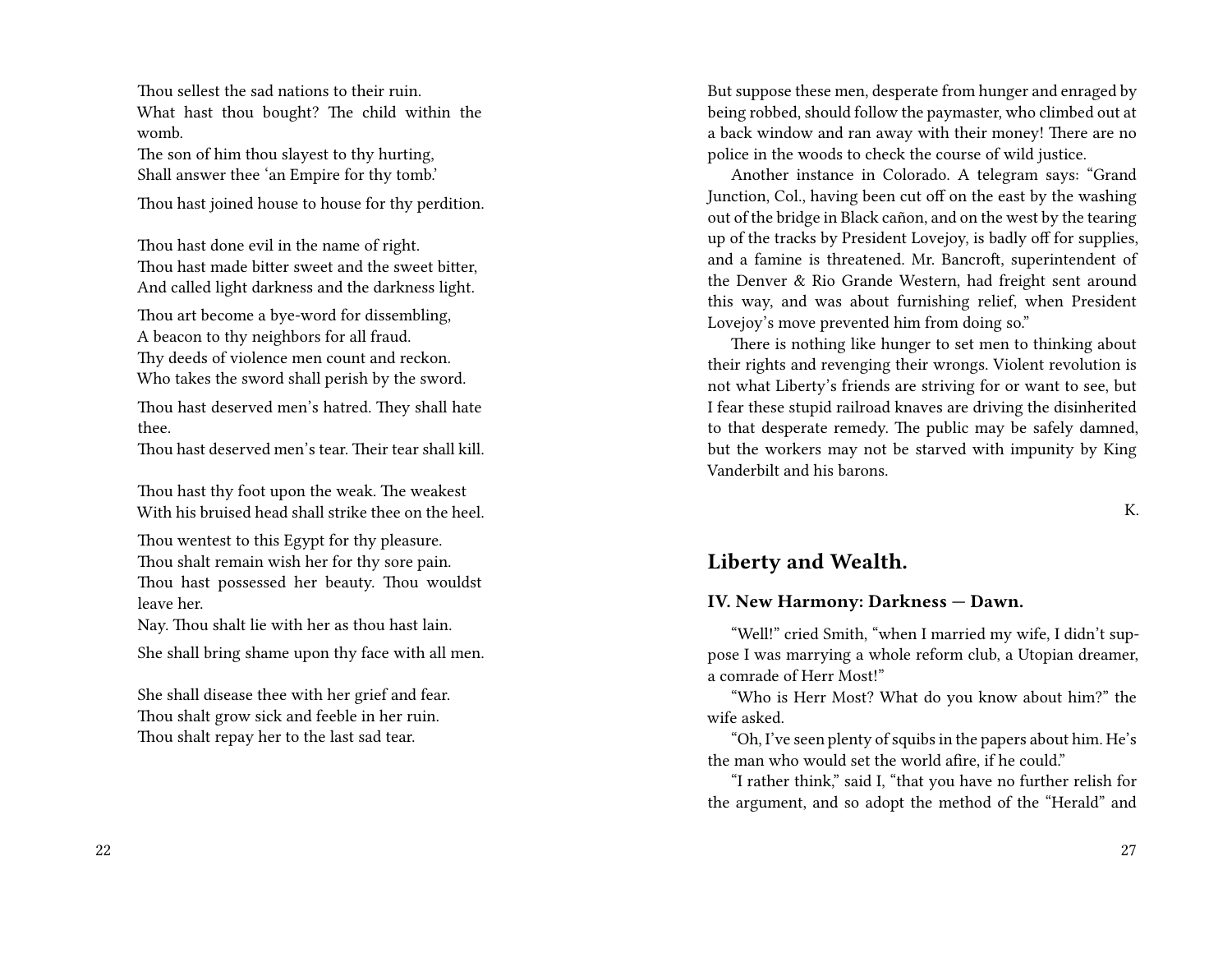#### **"The Public Be Damned!"**

The men who control the railroads of this country are doing their best to bring about a social revolution and get themselves hanged. They have seized, with the aid of the government band enough for the support of all the poor people in North America, and what they have once got hold of even the government cannot force them to give up. With an appreciation of the true nature of the business and an aptness in characterization that rarely distinguish the legal mind, the inventors of this style of robbery speak of the land held by railroad men as having been "withdrawn from settlement." The people who want to use this land allow themselves to be excluded from it by this fiction of proprietorship, having superstitious reverence for the fetich known as "forms of law," but there are signs that titles to unoccupied land will not be respected much longer in this country.

But these robber barons of today are not content to exercise their power in the circuitous ways of the law. They are becoming as stupidly and fatuously arrogant as were the aristocrats of France a hundred years ago. Two notable illustrations of this have been given within the past few days. About two hundred laborers employed by the Lake Shore & Western Railway in Michigan arrived at Milwaukee in flat cars July 8, having travelled two days and nights without food. Going to the headquarters of the company, they demanded pay for their May work. Being refused, they attempted to break in the door, but police arrived and drove them off. The despatches telling this story went on to say: "They still hang about, having no money and desperate from hunger. The company's officers explain that the pay roll was late, but they are unable to settle with the men until the superintendents of the gangs certify to the rolls. These foremen are up in the woods. Paymaster Allibone got out at the back window, and took the pay car for the north. The men will not be paid until they go back to the woods." So the laborers must submit to the whims of their railroad masters or starve. Her kindred shall surround thee with strange clamors,

Dogging thy steps till thou shalt loathe their din. The friends thou hast deceived shall watch in anger.

Thy children shall upbraid thee with thy sin.

All shall be counted thee a crime,— thy patience With thy impatience. Thy best thought shall wound.

Thou shalt grow weary of thy work thus fashioned,

And walk in fear with eyes upon the ground.

The Empire thou didst build shall be divided. Thou shalt be weighed in thine own balances Of usury to peoples and to princes, And be found wanting by the world and these.

They shall possess the lands by thee forsaken And not regret thee. On their seas no more Thy ships shall bear destruction to the nations, Or thy guns thunder on a fenceless shore.

Thou hadst no pity in thy day of triumph. These shall not pity thee. The world shall move On its high course and leave thee to thy silence, Scorned by the creatures that thou couldst not love.

Thy Empire shall be parted, and thy kingdom. At thy own doors a kingdom shall arise, Where freedom shall be preached and the wrong righted

Which thy unwisdom wrought in days unwise.